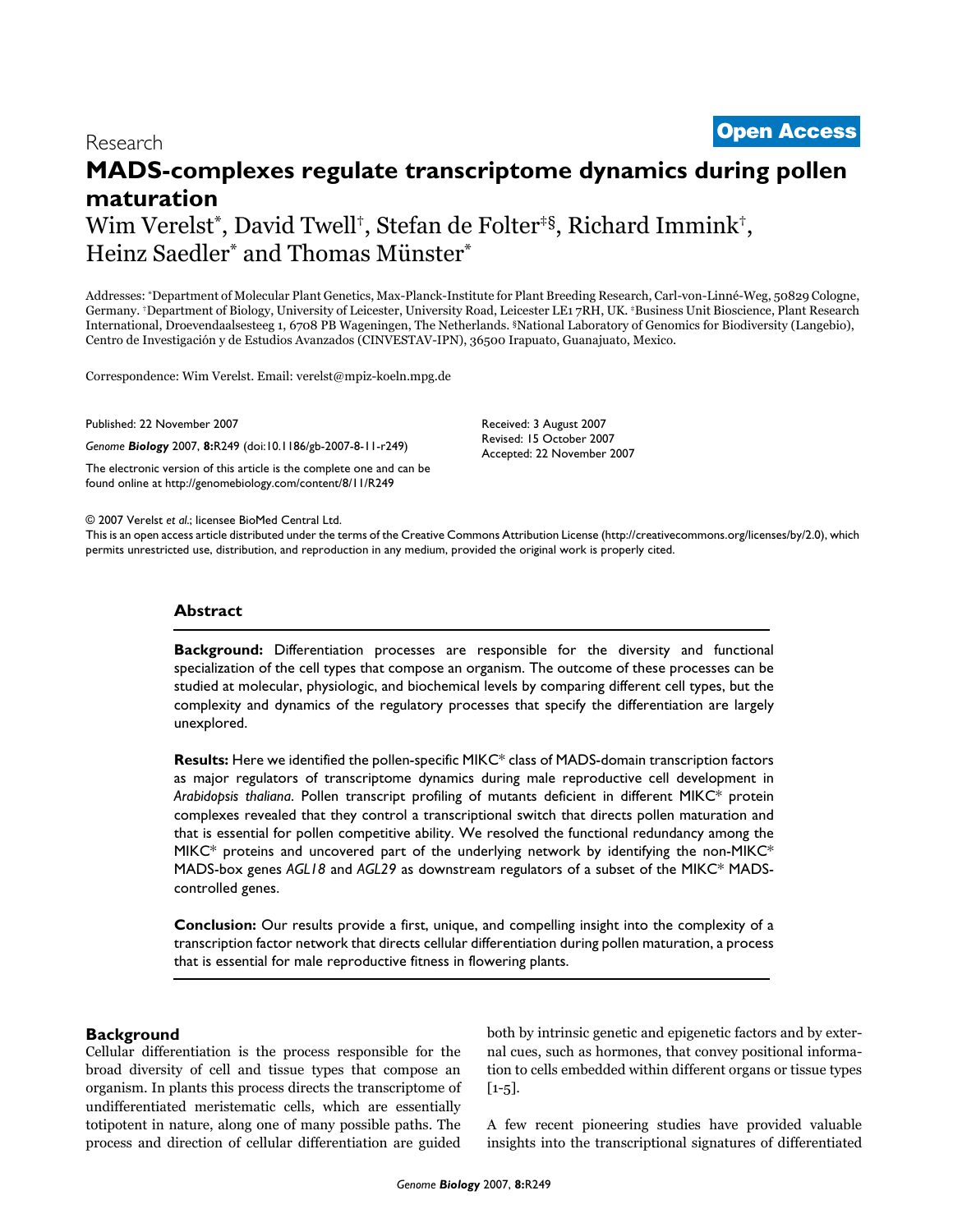cell types in plants [6-10]. These reports advance knowledge to the genomic level, representing a first, important step in elucidating the complexity of cellular differentiation, but they leave key questions unanswered. In particular, what is the sequence and dynamics of the regulatory processes that specify the path from inception to complete differentiation? This matter is extremely difficult to approach in higher plants, because most cell types are embedded within complex tissues, preventing the collection of purified cell types at discrete stages of their development. Birnbaum and colleagues [8] successfully analyzed the transcriptome of different cell types in roots by sorting cell-specific fluorescent marker lines. However, sampling of sequential developmental stages has been achieved in few reported studies. Kubo and coworkers [9] described transcriptional changes that occur during xylogenesis, and Honys and Twell [11] conducted transcript profiling on four stages of pollen development. Kubo and coworkers circumvented the problem of collecting developing xylem vessels by inducing the differentiation process *in vitro* [9], whereas Honys and Twell took advantage of the unique property of developing haploid male gametophytes (microspores and pollen grains) as the only differentiated plant cell types that remain physically isolated from neighboring cell types [11]. Moreover, pollen development proceeds along a stereotypical and unbranched pathway of differentiation, with well defined developmental stages, and is relatively synchronized within the anther, enabling the collection of homogenous cell populations at distinct stages of differentiation [11]. These features make the male gametophyte an attractive model for detailed analysis of the cell differentiation process in plants.

The high degree of specialization of mature male gametophytes manifests in the unique morphology, function, and transcriptome of pollen grains, which differ dramatically from all somatic cell types. Mature pollen grains are surrounded by a complex sculptured cell wall and contain three haploid cells [12]: a large vegetative cell that germinates to produce a rapidly growing pollen tube, and two sperm cells that are delivered within the pollen tube to the ovule. Developmental analysis revealed that the pollen transcriptome is uniquely adapted to its functions in gamete production and delivery, and is highly dynamic throughout development [11]. Throughout *Arabidopsis thaliana* (referred to hereafter as 'Arabidopsis') pollen development a total of nearly 14,000 genes are expressed, which corresponds to around 45% of the total transcriptome [11]. Although fully developed leaves and roots express at least 13,000 genes (around 60% of the genes represented on the ATH1 array [13]), mature pollen grains have a relatively small transcriptome of approximately 7,000 transcripts, with unusually large proportions of pollenenriched (26%) and pollen-specific (11%) genes [7,11,13]. The availability of transcriptome and proteome reference datasets for Arabidopsis pollen [7,11,14-17] now enables a more systematic approach: functional characterization of regulatory networks that control pollen development.

Genetic screens in Arabidopsis have led to the identification of a number of interesting mutants with post-meiotic defects in pollen development (for review [18]). The various mutants disturb microspore polarity and cell division [[19](#page-13-0),20], cytokinesis [21], male germ cell division [22], pollen germination, tube growth, and guidance [23-25]. Although this approach has provided valuable information about key cellular processes in pollen development, the underlying regulatory pathways remain largely unknown. Pollen-expressed transcription factors are obvious candidates to play important regulatory functions. Even though more than 600 transcription factors are expressed throughout pollen development [11], very few have yet been functionally characterized. Although a forward genetics approach has led to the identification of DUO1 (a male germline-specific R2R3 MYB protein) as an essential regulator of sperm cell division and sperm cell formation [26], no information is currently available concerning the transcriptional networks that regulate cell differentiation and define cell-specific functions during pollen development.

Transcriptome analysis of wild-type (WT) pollen identified several transcription factor families that are under-represented whereas others are markedly over-represented in pollen [7,11]. Among the over-represented classes is the so-called 'AtMIKC\*' subgroup of the MADS-box family: five of the six members of this subgroup (*AGL30*, *AGL65*, *AGL66*, *AGL94*, and *AGL104*) are predominantly expressed in pollen [7,27,28]. Although most AtMIKC\* genes (with exception of *AGL65*) are already expressed at low levels during early pollen development, they are all maximally expressed during the last two developmental stages [11], and they are therefore expected to regulate transcription associated with pollen maturation [28]. AtMIKC\* proteins interact with each other *in planta*, forming five heterodimeric transcription factor complexes that bind DNA with high specificity *in vitro*: AGL30/ 66, AGL65/66, AGL94/66, AGL30/104 and AGL65/104 [28]. Because various members of the MADS-box family regulate seed plant specific developmental programs [29,30], the AtMIKC\* complexes are excellent candidates for regulators of the pollen maturation program.

Here, we aimed to elucidate the regulatory functions of the AtMIKC\* complexes in pollen development. We studied pollen from *agl65*/*66*/*104* triple mutant Arabidopsis plants, which functionally lack four of the AtMIKC\* complexes (AGL65/66, AGL65/104, AGL30/66, and AGL94/66) while being markedly deficient in the fifth complex (AGL30/104). Even though we did not observe morphologic abnormalities in triple mutant pollen grains, we were able to show reduced pollen competitiveness *in vivo* and major changes in the pollen transcriptome. The absence of AtMIKC\* complexes affected the expression of more than 1,300 genes during pollen maturation. Genes influencing a variety of functional processes (including major hormone pathways, metabolic processes, and various post-translational regulators) were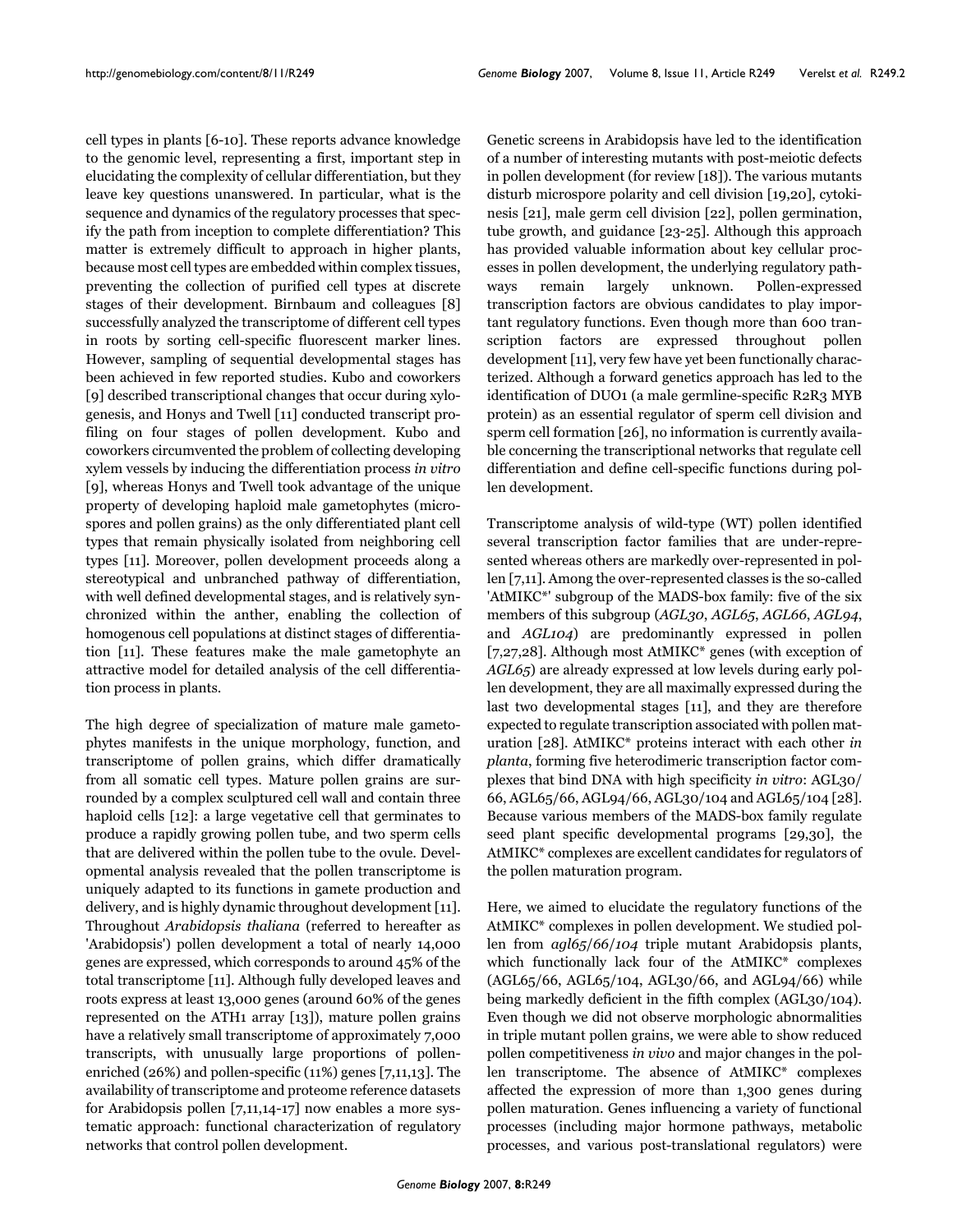affected. Our analyses show that AtMIKC\* complexes act to repress immature pollen genes and activate mature pollen genes, thereby regulating a key transition during the pollen differentiation program. Moreover, we uncovered the extent of functional redundancy between the different AtMIKC\* complexes by analyzing the pollen transcriptome of single and double AtMIKC\* mutants. We then extended this analysis to reveal part of the underlying network, by identifying the *AGL18* and *AGL29* MADS-box genes as downstream regulators of a subset of the genes controlled by the AtMIKC\* complexes. Our results provide unique insight into the complexity of a transcription factor network that directs differentiation during male reproductive cell development in plants.

# **Results**

# **AtMIKC\* mutant characterization**

We previously described plants obtained from the Salk collection with a transferred DNA (T-DNA) insertion in the *AGL65*, *AGL66*, *AGL94* and *AGL104* genes, as well as three double mutant combinations of these insertion mutants [28]: *agl65/ 66*, *agl65/104*, and *agl66/104*. All plants were morphologically normal, but we observed specific *in vitro* pollen germination defects in double mutant combinations, indicating that the different AtMIKC\* complexes are pair-wise functionally redundant. The most severe phenotype was observed for *agl66/104* double mutant pollen, in which only low levels of two of the five complexes (namely AGL30/104 and AGL65/ 104) are present because of residual *AGL104* expression [28]. Here, we describe a triple mutant (*agl65*/*66*/*104*), in whose pollen only the AGL30/104 complex is expected to be present, at low abundance. *In vitro* assays revealed that the germination of triple mutant pollen was almost completely blocked, similar to *agl66*/*104* double mutant pollen [28]. The difference in *in vitro* germination between WT and triple mutant pollen is illustrated in Additional data file 1 (panel a).

In order to obtain initial clues about the biologic function of the AtMIKC\* complexes, we examined the morphology of triple mutant pollen grains. We examined pollen nuclei after 4',6-diamidino-2-phenylindole (DAPI) staining and sectioned pollen grains that were histochemically stained for callose, cellulose, and pectin, but we observed no differences between triple mutant and WT pollen grains (Additional data file 1 [panels d and g to j]). Pollen viability (Additional data file 1 [panel c]) and dimensions (data not shown) were also unchanged. In addition, scanning and transmission electron microscopy did not reveal obvious differences in pollen surface and ultrastructure (Additional data file 1 [panels e and f]). Mutant pollen grains also appeared to be properly dehydrated at anthesis when tested with the water soluble dye 8 hydroxypyrene-1,3,6-trisulfonic acid (HPTS) [31] (data not shown). We thus concluded that triple mutant pollen is morphologically indistinguishable from WT pollen.

Subsequently, we performed pollination assays to investigate the *in vivo* performance of *agl65*/*66*/*104* triple mutant pollen. Triple mutant pollen grains germinated efficiently on WT pistils and pollen tube growth through the style was comparable to that of WT tubes (Additional data file 1 [panel b]). These results suggest that the *in vivo* performance of triple mutant pollen is not impaired, which is in agreement with the normal seed set of triple mutant plants ( $53 \pm 3$  seeds per silique versus  $55 \pm 2$  in WT;  $n = 15$ ). This discrepancy between pollen germination *in vivo* and *in vitro* urged us to investigate whether the AtMIKC\* mutant alleles are efficiently transmitted compared with the WT alleles.

Reciprocal test-crosses allowed us to assess directly the relative competitiveness of single, double, and triple mutant pollen (Table [1](#page-3-0)). In these experiments we reciprocally crossed WT plants with plants homozygous for one or two AtMIKC\* mutations, and heterozygous for another AtMIKC\* mutation. Testing the transmission of the allele segregating in one of the parents of such a cross allowed us to compare directly the relative competitive *in vivo* performance of gametes carrying a mutation in an AtMIKC\* gene in a predefined mutant background with the performance of gametes lacking that mutant allele. This approach revealed that *agl65*/*66* double mutant pollen was slightly less competitive than *agl65* pollen. In addition, although *agl65*/*104* pollen was less competitive than *agl104* pollen, *agl66*/*104* double mutant pollen was even much less competitive, relative to *agl104*. We also found that *agl65*/*66*/*104* triple mutant pollen was far less competitive than *agl65*/*104* double mutant pollen. Step-wise removal of functional AtMIKC\* genes thus enhanced the *in vivo* phenotype in a manner comparable to that observed in *in vitro* assays (described by Verelst and coworkers [28]). We conclude that pollen grains deficient for multiple AtMIKC\* complexes have normal morphology, but that mutant pollen tubes are less competitive than WT, revealing an important postgermination role for these regulators *in planta*.

**The transcriptome of** *agl65/66/104* **triple mutant pollen** In order to identify downstream target genes of the AtMIKC\* transcription factor complexes, we used transcript profiling on *agl65*/*66*/*104* triple mutant pollen. We harvested mature pollen grains (in triplicate) from open flowers of WT and homozygous triple mutant plants, isolated RNA, and performed microarray hybridizations using the 23 k wholegenome chip (ATH1; Affymetrix Inc., Santa Clara, CA, USA). We first tested the reliability of our dataset by verifying that our samples had not been contaminated with RNA from sporophytic tissues. None of numerous genes specifically and highly expressed in other floral organs (including genes encoding abundant photosynthetic proteins) were detected, indicating the purity of our pollen RNA samples (Additional data file 2).

We analyzed triple mutant and WT pollen datasets using the Cyber-T statistical program [32], using a posterior probabil-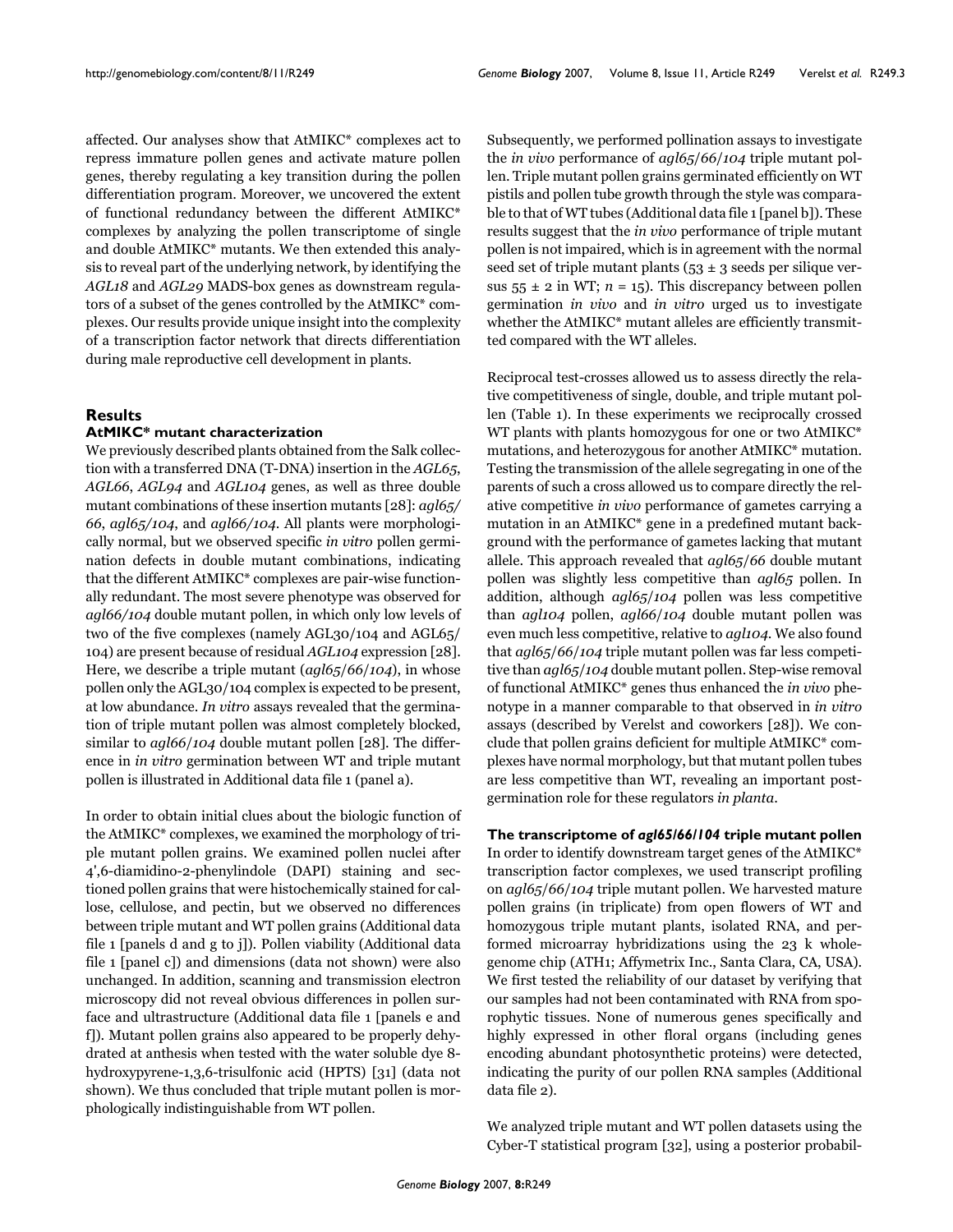<span id="page-3-0"></span>

#### **AtMIKC\* mutations decrease competitive ability of pollen**

| Female                   | Male                     | n         | Allele | TE        | $\chi^2$  |
|--------------------------|--------------------------|-----------|--------|-----------|-----------|
| Wild-type Col-0          | agl65/agl66/AGL66        | 64        | agl66  | 68        | 2.25      |
| agl65/agl66/AGL66        | Wild-type Col-0          | <b>ND</b> | agl66  | <b>ND</b> |           |
| Wild-type Col-0          | agl104/agl65/AGL65       | 61        | agl65  | 65        | $2.77*$   |
| agl   04/agl 65/AGL 65   | Wild-type Col-0          | 29        | agl65  | 93        | 0.03      |
| Wild-type Col-0          | agl104/agl66/AGL66       | 40        | agl66  | 33        | $10.00**$ |
| agl   04/agl66/AGL66     | Wild-type Col-0          | <b>ND</b> | agl66  | ND        |           |
| Wild-type Col-0          | agl65/agl104/agl66/AGL66 | 66        | agl66  | 29        | $19.64**$ |
| agl65/agl104/agl66/AGL66 | Wild-type Col-0          | 58        | agl66  | 107       | 0.07      |

Reciprocal testcrosses were performed with plants homozygous for one or two AtMIKC\* mutations, and heterozygous for another AtMIKC\* mutation. The total number of progeny analyzed (*n*) and transmission efficiency (TE; expressed as percentage, as defined by Howden and coworkers [59]) of the segregating mutant allele relative to that of the wild-type allele are presented, together with the  $\chi^2$  value for transmission in each cross. Significant differences are identified between transmission of mutant and wild-type alleles at  $x \alpha = 0.10$  and  $x \alpha = 0.01$ . ND, not done.

ity of differential expression (PPDE) of 0.95 as cut-off. This implied that there was at least a 95% chance that the selected genes were not false positives but were truly differentially expressed between the genotypes, and this threshold corresponded to log-transformed *P* values (Bayeslnp) of 0.0008 or less (see Materials and methods, below). We found that 1,353 genes were significantly and reproducibly affected in mature pollen, 804 of which differed by more than twofold. Compared with WT pollen, 606 genes were downregulated and 747 genes were upregulated in the triple mutant. The complete dataset is presented in Additional data file 2.

Subsequently, we compared our results with the reference dataset of Honys and Twell [11], who characterized the transcriptome of four stages of pollen development: unicellular microspores (UNM), bicellular pollen (BCP), tricellular pollen (TCP), and mature pollen grains (MPG). We found that 83.4% of all genes downregulated in triple mutant pollen are expressed maximally during the MPG stage in WT pollen. On the other hand, 83.5% of the upregulated genes exhibit peak expression during the immature stages of WT pollen development (Figure 1a). These observations show that many mature pollen (MP) genes are only partially induced during triple mutant pollen development, whereas numerous immature pollen (IP) genes are incompletely repressed.

We then estimated the contribution of the AtMIKC\* complexes to all transcriptional changes that occur during pollen maturation. We compiled a list of all IP and MP genes in Arabidopsis pollen, again making use of the reference dataset of Honys and Twell [11]. Genes were classified as IP if their expression in mature pollen decreased by at least 50% relative to the TCP stage. Similarly, we termed genes MP if their WT expression increased at least 50% in mature pollen, relative to the three immature stages. Of the 3,972 IP genes we identified with these stringent criteria, 283 (7.1%) were reliably upregulated in the triple mutant, and only nine were downregulated. Of the 959 MP genes, 300 (31.3%) were downregulated and 21 were upregulated (Figure 1b). Therefore, a large portion of the transcriptional changes that occur during pollen maturation depends on the AtMIKC\* complexes.

To verify whether low-abundance and high-abundance transcripts were equally represented among the genes affected in triple mutant pollen, we compiled a list of all genes consistently called present in our three WT replicate samples (3,819 in total), and we then ranked them in descending order. In each individual WT sample between 4,250 and 5,100 genes were called present, but the overlap was only 3,819. Under our conditions we routinely scored between 4,250 and 6,000

#### **Figure 1** (see following page)

AtMIKC\* complexes regulate a transcriptional switch during pollen maturation. **(a)** Of the genes downregulated in *agl65*/*66*/*104* triple mutant pollen, 83.4% exhibit peak expression at the mature pollen grain (MPG) stage of wild-type (WT) pollen development (according to Honys and Twell [11]), whereas 56.7% of the genes upregulated in this mutant peak during the immature tricellular stage (tricellular pollen [TCP]). In total, 83.5% of the upregulated genes peak during the three immature stages (unicellular microspores [UNM], BCP, and TCP). **(b)** The AtMIKC\* complexes contribute quite significantly to the transcriptional changes that occur during pollen maturation. **(c)** We ranked all genes that were consistently called present in WT pollen according to their expression level in mature WT pollen, in descending order (the highest expressed gene received number 1). In this graph the ranking numbers of all genes upregulated and downregulated in triple mutant pollen are plotted, revealing that AtMIKC\* complexes predominantly activate highabundance and medium-abundance transcripts, while repressing low-abundance and medium-abundance transcripts. All calculations related to these graphs are included in Additional data file 2.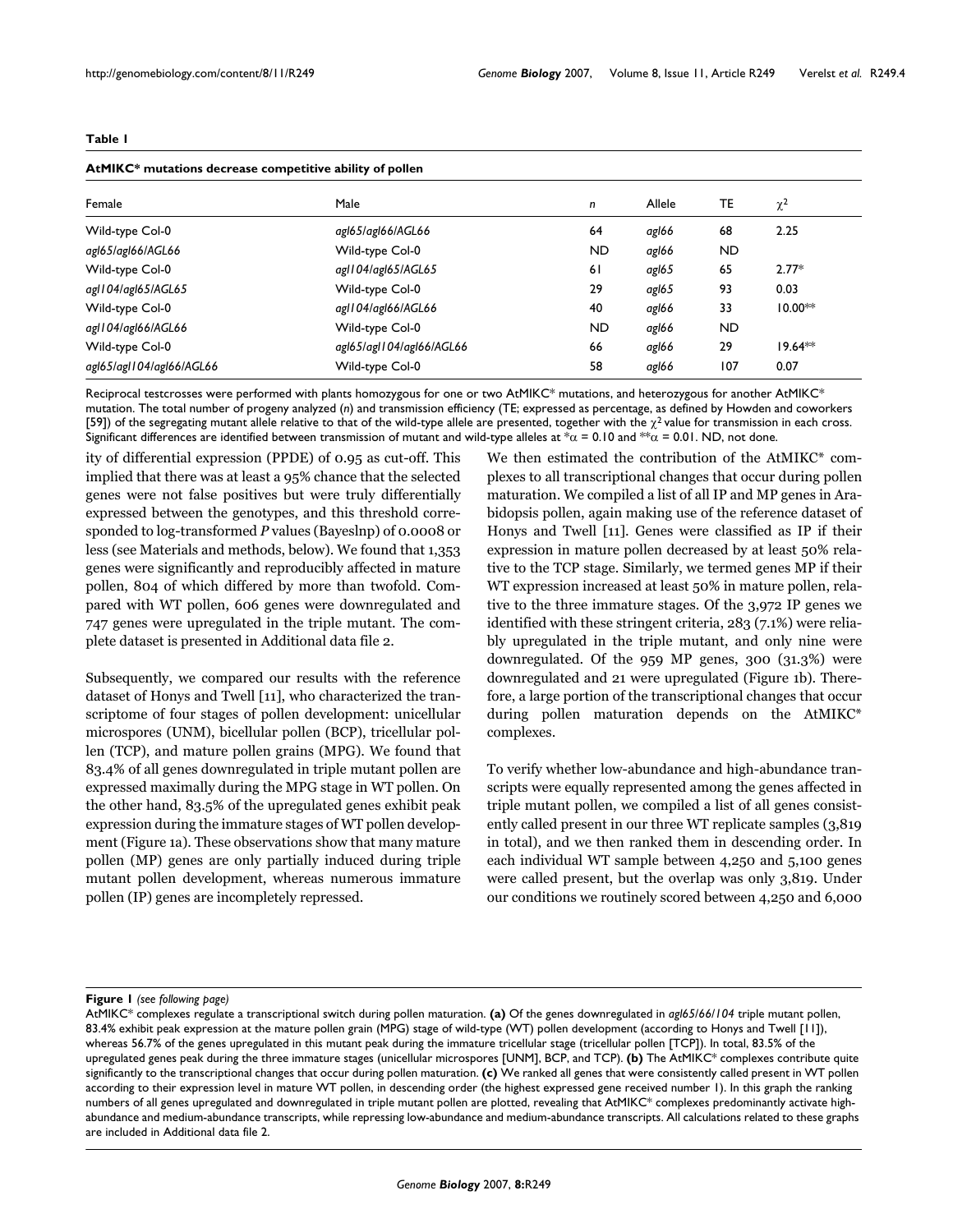

**Figure 1** *(see legend on previous page)*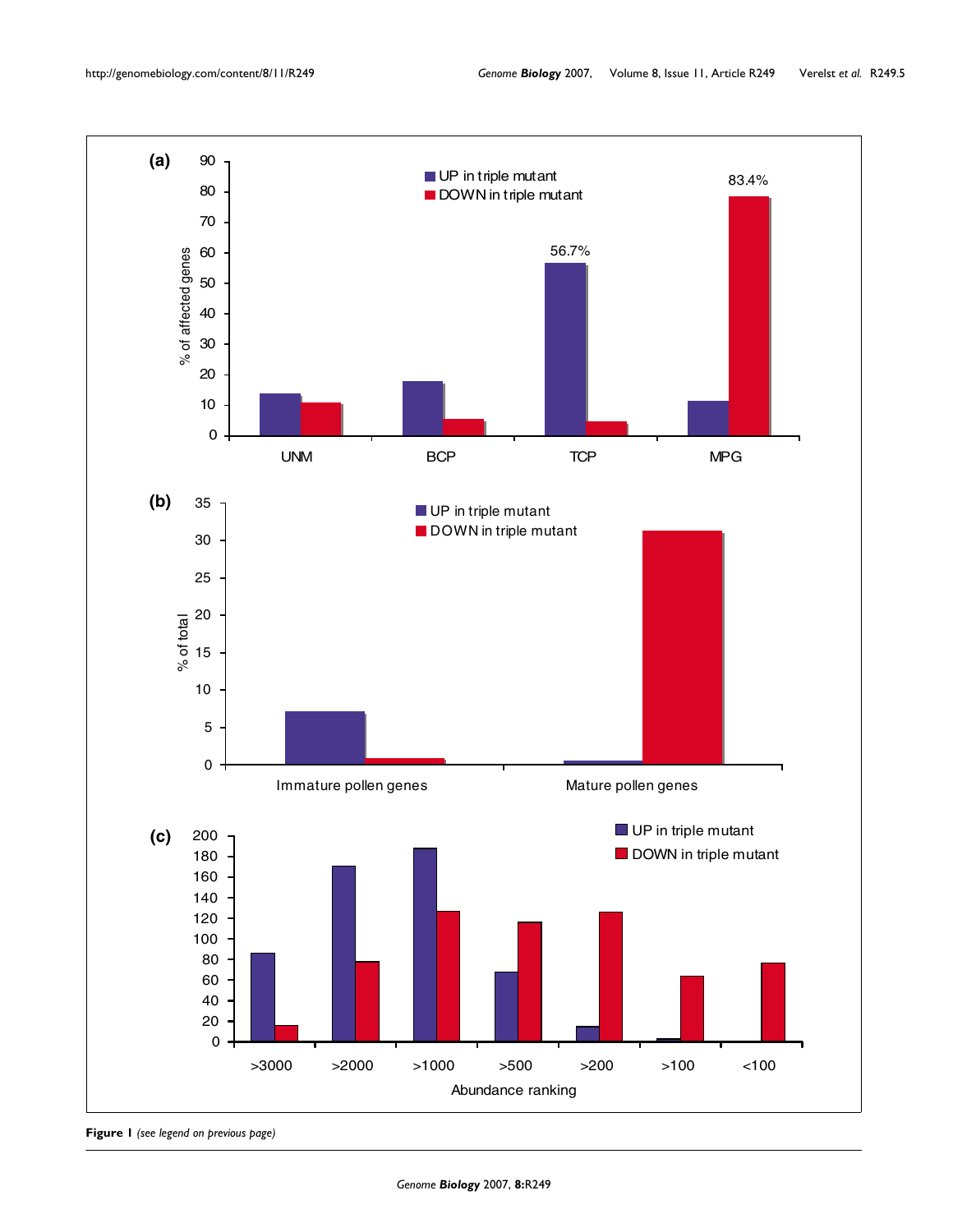present calls in pollen, although other studies reported higher numbers of genes expressed in pollen [7,11]. We then examined the ranking numbers of all genes that were upregulated and downregulated in triple mutant pollen. We noticed that the genes that were downregulated in triple mutant pollen mostly belonged to high-abundance and medium-abundance classes, whereas the genes upregulated in triple mutant pollen predominantly belonged to medium-abundance and lowabundance classes (above rank 1,000; Figure 1c). In particular, of the 200 most abundant transcripts in mature pollen, 141 were reproducibly downregulated in triple mutant pollen. Therefore, the AtMIKC\* complexes mainly induce abundant transcripts in mature pollen, and repress transcripts of moderate or low abundance. This further highlights the important role played by the AtMIKC\* complexes in shaping the mature pollen transcriptome. We conclude that the AtMIKC\* complexes play a major role in regulating the transcriptional switch during pollen maturation. In addition, they appear to be required for the repression of certain sporophytic transcripts in mature pollen, as illustrated in Additional data file 2.

#### **Function of putative AtMIKC\* target genes**

The genes controlled by the AtMIKC\* complexes are related to a wide variety of biologic processes, which indicates that multiple pathways are affected. An overview of the major functional classes of AtMIKC\*-controlled genes is presented in Additional data file 2. An example of an entire pathway regulated by the AtMIKC\* complexes is cell wall component synthesis. Analysis with MapMan software [33] revealed that the biosynthesis genes for uridinediphosphate (UDP)-xylose, UDP-arabinose, UDP-rhamnose, UDP-fucose, UDP-fructose, and UDP-glucose (all IP-specific processes) were upregulated in triple mutant pollen, whereas genes for UDP-galacturonic acid synthesis (which are MP specific) were downregulated (Additional data file 3).

An important class of AtMIKC\*-regulated genes is related to hormone metabolism and signaling. Our experiments suggested that the AtMIKC\* complexes may repress the auxin signaling pathway in maturing pollen (more precisely the auxin receptor TIR1 [34]), and activate the cytokinin and ethylene signaling pathways, as well as the synthesis of abscisic acid and methyl jasmonate (Additional data file 2, and confirmations by reverse transcription polymerase chain reaction [RT-PCR] in Additional data file 5). The observation that jasmonic acid is required for anther dehiscence and correct pollen maturation [35] is highly relevant in this context. It would be interesting to investigate the contribution of each of these hormonal pathways to the *agl65*/*66*/*104* triple mutant phenotype, in order to uncover the role played by hormones in pollen development and function, a topic that has thus far remained largely unstudied.

Another intriguing observation was the upregulation of *PHYB* (which encodes phytochrome B) in triple mutant pollen, together with the entire morning component of the central circadian clock oscillator: *CCA1*, *LHY*, and *PRR7* (Additional data file 2) [36,37]. Moreover, *ZTL* (*ZEITLUPE*) and *FKF1* (*FLAVIN-BINDING KELCH DOMAIN F-BOX PROTEIN*), which encode F-box proteins with important functions in the circadian clock, were also upregulated. The dataset of Honys and Twell [11] indicated that these genes were most strongly expressed in IP stages, implying that the AtMIKC\* complexes normally repress them during pollen maturation. We confirmed the differential expression of *CCA1* and *ZTL* by RT-PCR (Additional data file 5). Intriguingly, the expression level of these genes was consistently elevated in triple mutant pollen throughout the day, but no difference could be observed in their mRNA levels between morning and evening, in neither WT nor triple mutant pollen (Verelst W, Münster T, unpublished data). This observation strongly suggests a lack of conventional circadian rhythms in pollen. The function of CCA1 and the other morning components of the clock could conceivably be related to red light signaling rather than to a circadian rhythm. Again, these processes remain entirely unstudied in pollen.

# **Functional redundancy between the AtMIKC\* complexes**

The AtMIKC\* proteins in Arabidopsis pollen bind to DNA as five heterodimeric complexes. *In vitro* pollen germination assays suggested redundancy between the two AGL65 complexes (AGL65/66 and AGL65/104), and also between the two AGL30 complexes (AGL30/66 and AGL30/104). The AGL66 and AGL104 proteins thus appeared to be functionally interchangeable, whereas AGL30 and AGL65 were not [28]. Our present analysis of the *agl65*/*66*/*104* triple mutant pollen transcriptome provided us with a list of genes whose expression depends on the AtMIKC\* complexes. However, because all five complexes were affected in this mutant background, it did not allow us to assess the contribution made by the individual AtMIKC\* complexes. To address this issue, we compared the *agl65*/*66*/*104* triple mutant pollen transcriptome with that of various single and double AtMIKC\* mutants, in which different combinations of AtMIKC\* complexes were either absent or strongly reduced in abundance [28]. We thus investigated the pollen transcriptome of the *agl66*, *agl104*, *agl65*, *agl94*, *agl65/66*, and *agl66/104* mutants, each in duplicate, and compared the expression level of the 1,353 AtMIKC\*-regulated genes with that in triple mutant and WT pollen. Again, these datasets were entirely free from sporophytic contaminants (Additional data file 2). Figure 2a illustrates the presence and absence of the five AtMIKC\* complexes in each of these mutants.

Because the different mutants were analyzed in four independent experiments, we allowed a false-positive rate of up to 10% (PPDE > 0.90 in the Cyber-T analysis), relative to the WT control samples (see Materials and methods, below). In this way we minimized the potential influence of slight environmental differences on the expression of AtMIKC\*-controlled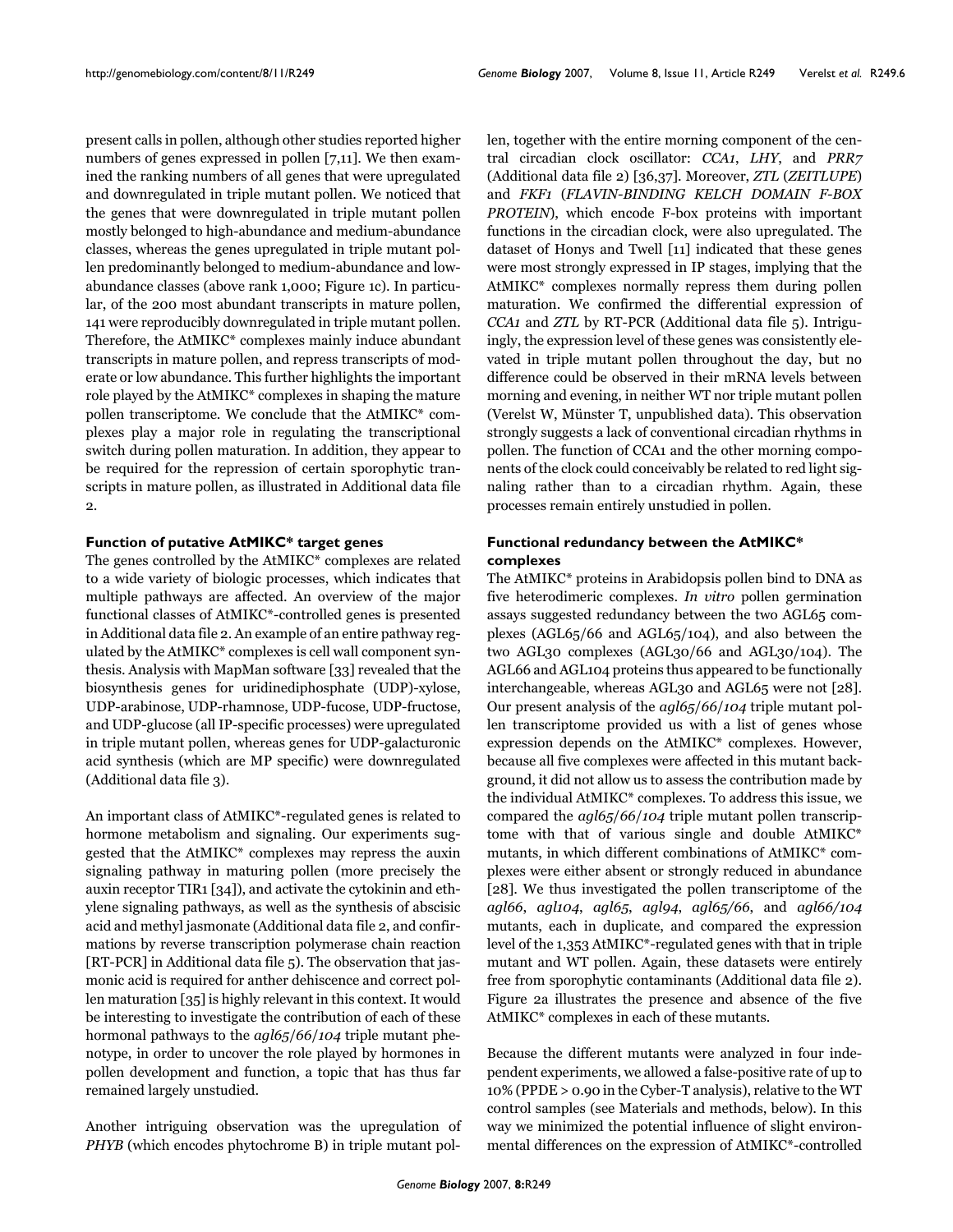

#### Figure 2

Functional redundancy is high among AtMIKC\* complexes. **(a)** Overview of the presence (green), absence (red), and reduced abundance (orange) of the five MIKC\* complexes in different mutant backgrounds. Values represent the number (upper row) and percentage (lower row) of AtMIKC\*-controlled genes that were downregulated and upregulated in each of the mutants. **(b)** Graphical representation of the numbers of significantly affected genes shared by different mutants (based on the FIRe macro [38]); virtually all genes affected in *agl65* and *agl65/66* pollen are also affected in *agl66*/*104* pollen.

genes in the different experiments. For each gene we calculated the expression level in each mutant, relative to the corresponding WT control. All genes reliably affected in the single and double mutants were also affected in the triple mutant. This enabled us to express the transcriptional changes in each single and double mutant as a percentage of the total number of AtMIKC\*-regulated genes we had identified in our analysis of the triple mutant (Figure 2a).

The complete redundancy between the AGL66 and AGL104 proteins was convincingly confirmed. Loss of the AGL30/66, AGL65/66, and AGL94/66 complexes (in *agl66* mutant pollen, indicated by red boxes) had barely any impact on the pollen transcriptome (Figure 2a), implying that the two remaining complexes (AGL30/104 and AGL65/104) were sufficient to regulate the expression of virtually all AtMIKC\* dependent genes. Similarly, the strongly reduced abundance

of AGL30/104 and AGL65/104 in *agl104* mutant pollen (indicated by orange boxes) affected fewer than 0.5% of AtMIKC\*-controlled genes. Hence, AGL65/66 and AGL65/ 104 form a functionally redundant pair, and the same is true for AGL30/66 and AGL30/104. The contribution of the two AGL65 complexes to the overall AtMIKC\* function could be estimated from analysis of the *agl65* mutant, in which both AGL65/66 and AGL65/104 were dysfunctional. In the *agl65* single mutant, 8.6% of the genes activated by the AtMIKC\* complexes and 4.3% of all repressed genes were significantly affected. AGL65 complexes together thus regulate only a small subset of the AtMIKC\*-dependent genes. The presence (at normal levels) of only the AGL30/104 complex was sufficient to ensure the correct regulation of the vast majority of AtMIKC\*-regulated genes; only 9.9% of the activated genes and 5.6% of the repressed genes were affected in the *agl65*/*66* mutant.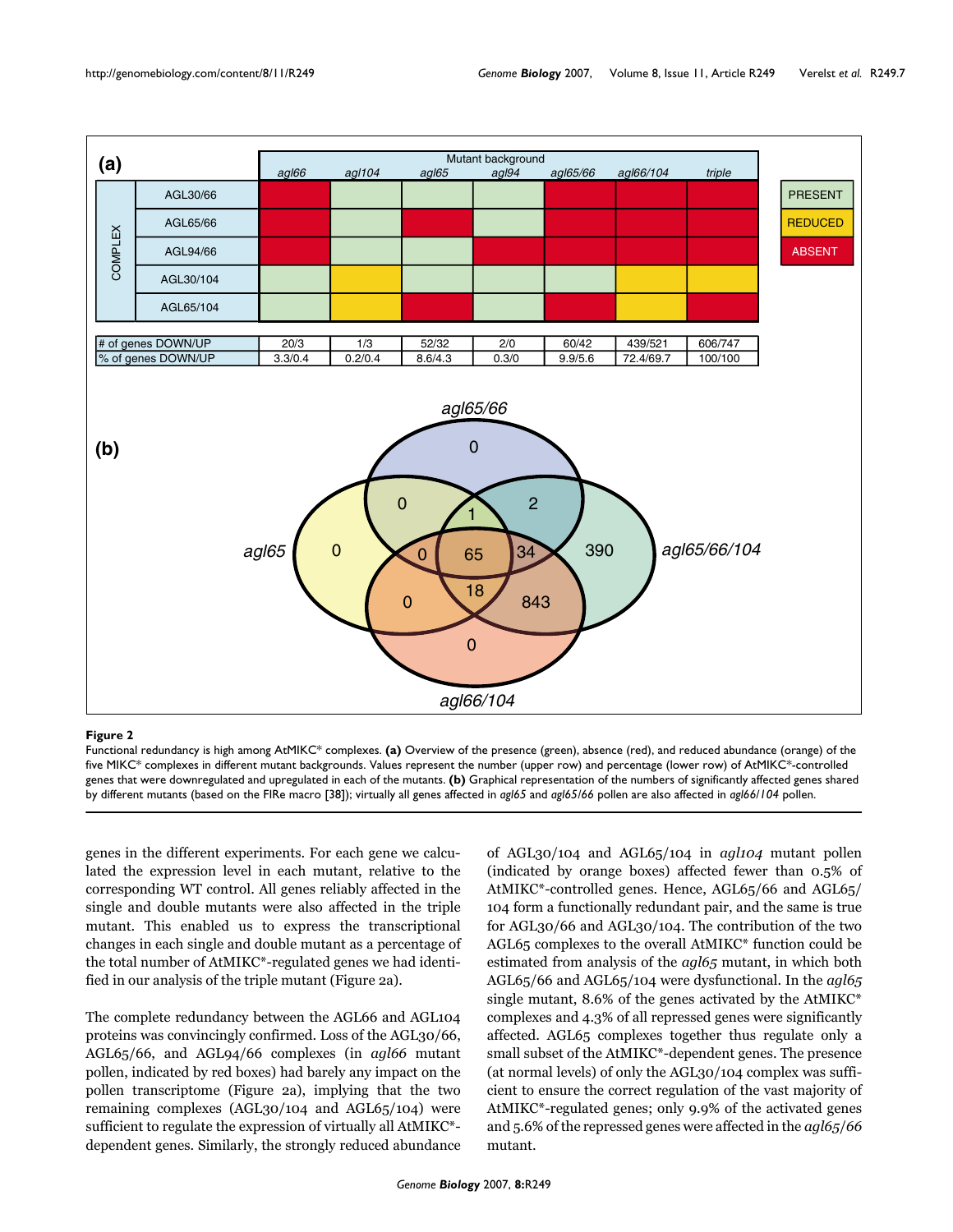Functional redundancy is thus very high among the AtMIKC\* complexes. This was further clarified by our analysis of the *agl66*/*104* double mutant, which has reduced levels of AGL30/104 and AGL65/104 complexes, and lacks the other three AtMIKC\* complexes. In this background, the expression of around 70% of all genes affected in the triple mutant was significantly changed. Because the only relevant difference from the *agl65*/*66* mutant is the reduced level of AGL30/104 complex, this highlights the important role played by this particular complex in the AtMIKC\* network. The overlap between different AtMIKC\* mutants is graphically displayed in Figure 2b (based on the FIRe macro [38]). It illustrates that virtually all genes affected in *agl65* and *agl65/66* mutant pollen are also affected in *agl66*/*104* pollen.

In further analyses we also took into account the extent of changes in expression level in each single and double mutant (Additional data files 2 and 4). This approach revealed how each individual AtMIKC\* complex contributes to the expression of each AtMIKC\*-controlled gene. We found that only 21 genes are specifically regulated by AGL65 complexes, whereas 657 genes depend exclusively on AGL30 complexes for their proper expression. For 60 genes the analysis suggested additive regulation by both AGL30 and AGL65 complexes, whereas 218 genes behave as redundantly regulated by all AtMIKC\* complexes (Additional data files 2 and 4). Although the contribution of the AGL94/66 complex remained unresolved after these experiments, the limited changes in the pollen transcriptome of the *agl94* mutant (Figure 2a) suggested either that this complex regulates the expression of very few genes or that it acts entirely redundantly with the other AtMIKC\* complexes. Moreover, previous experiments suggested that *AGL94* might even be a recent pseudo-gene; the AGL94/66 complex could not be demonstrated *in planta*, DNA binding was suboptimal *in vitro*, and *AGL94* transcript levels are very low in mature pollen [28].

# **AtMIKC\* complexes control a MADS network in pollen**

Among the putative targets of AtMIKC\* complexes in pollen, we identified four MADS box genes: *AGL30*, *AGL65*, *AGL18*, and *AGL29*. The expression of *AGL30*, *AGL18*, and *AGL29* was affected to a comparable extent in *agl66*/*104* and triple mutant pollen, and not in any other mutant we examined. As explained in Additional data file 4, this indicated that they are specifically regulated by the AGL30 complexes (*AGL30* and *AGL18* are shown as examples in Additional data file 4). *AGL30* and *AGL65* expression was induced, and *AGL18* and *AGL29* expression strongly reduced in triple mutant compared with WT pollen, which we confirmed by RT-PCR for the latter two cases (Additional data file 5). The AtMIKC\* complexes thus repress *AGL30* and *AGL65* expression in a negative feedback loop, and activate the other two MADS-box genes during WT pollen development. *AGL18* and *AGL29* are the only two non-MIKC\* MADS box genes expressed at high

levels in pollen, and neither has thus far been functionally characterized. *AGL18* belongs to the MIKC<sup>c</sup> MADS subgroup, whereas *AGL29* is a so-called 'type I' MADS box gene of the Mα clade [39].

To investigate further this MADS network, we evaluated the genetic interactions between the different MADS proteins in pollen by studying the transcriptomes of *agl18* and *agl29* single mutant pollen. The T-DNA insertion line we used for *AGL18* was previously named *agl18-2* [40]. Because all genes affected in the *agl18-2* and *agl29* mutants were also affected in *agl65*/*66*/*104* triple mutant pollen, we concluded that both MADS proteins regulate the expression of a subset of AtMIKC\*-controlled genes; AGL18 repressed around 2% of the AtMIKC\*-controlled genes and AGL29 repressed about 7% (Additional data file 2). These experiments also showed that *AGL29* expression was fourfold upregulated in *agl18-2* mutant pollen, revealing AGL18 to be a strong repressor of *AGL29* transcription. The expression level of *AGL29* is thus a dynamic balance between its activation by the AGL30 complexes and repression by AGL18, which in turn is also activated by the AGL30 complexes. Conversely, AGL29 does not regulate AGL18 because *AGL18* expression levels were unchanged in *agl29* mutant pollen.

The main function of AGL18 in pollen appears to be modulation of *AGL29* expression. Only 24 other genes were upregulated, and four genes (apart from *AGL18* itself) were downregulated in *agl18-2* mutant pollen. In *agl29* mutant pollen, 76 genes were upregulated and 17 genes were downregulated (apart from *AGL29* itself). Overall, the genes regulated by AGL29 were more strongly affected in *agl65*/*66*/*104* than in *agl2*9 mutant pollen, suggesting that AGL29 is not the only factor regulating their expression. In addition, even though the functional loss of AGL18 in *agl18-2* mutant pollen strongly increased *AGL29* mRNA abundance, only six of the 93 AGL29-dependent genes were affected in *agl18-2* pollen. This could indicate that AGL29 protein abundance and/or activity is further modulated at the post-translational level.

# **Architecture of the network downstream of the AtMIKC\* complexes**

We recently reported that the Arabidopsis MIKC\* transcription factor complexes preferentially bind so-called myocyte enhancer factor (MEF)2-type CArG-box motifs *in vitro*, which are enriched in the proximal promoters of late pollenspecific genes (consensus  $CTA(A/T)<sub>4</sub>TAG$ ,  $CTA(T)<sub>3</sub>TAG$  and  $CTA(A)$ <sub>2</sub>TAG [28]). Here we used this information to estimate the number of potential direct targets genes of the AtMIKC\* complexes in pollen.

We screened the 3000 bp promoters, 5'-untranslated regions, and first and second introns of all AtMIKC\*-controlled genes identified in this study for the presence of AtMIKC\*-binding motifs, and found them in 320 out of the 1,353 genes (Additional data file 2). These genes are potential direct targets of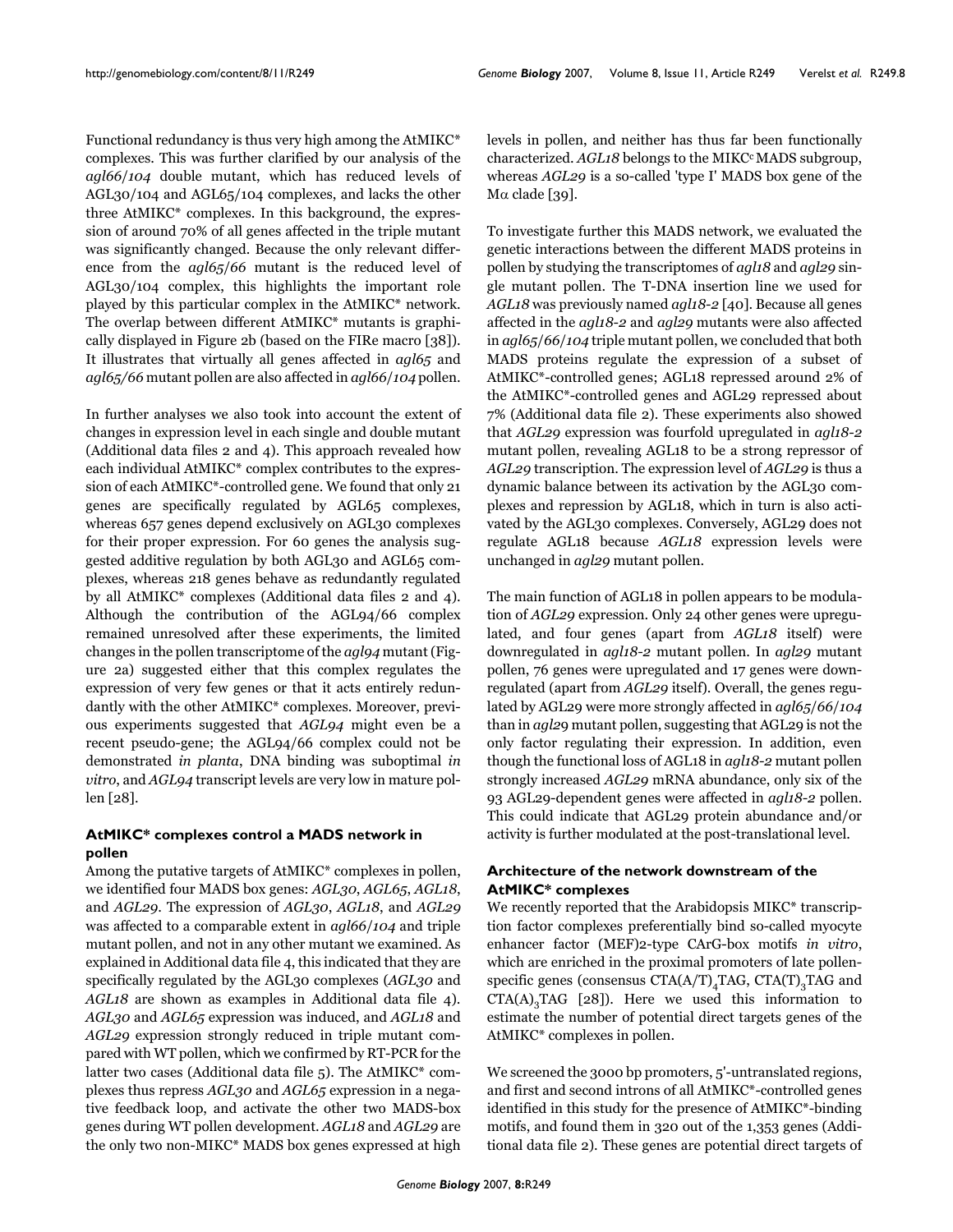the AtMIKC\* complexes. Of the 179 TCP/MPG-specific genes with AtMIKC<sup>\*</sup> binding sites in their upstream sequence we previously identified *in silico* [28], 80 (45%) were significantly affected in triple mutant pollen (Additional data file 2), indicating that the binding sites we determined *in vitro* are also relevant *in vivo*. Of at least 45 non-MIKC\* transcription factors that were among the affected genes (Additional data file 2), four were classified as potential direct target genes: *WRKY34*, *MYB97*, *EIL1* (*ETHYLENE-INSENSITIVE3-LIKE 1*), and bZIP protein encoding gene At5g49450. Interestingly, *WRKY34* was one of 34 AtMIKC\*-controlled genes that contained two or more MEF2-motifs in their upstream and/or intronic region (Additional data file 2). Following the floral quartet model [41,42], the presence of two CArG-like motifs in a regulatory sequence could suggest that MADS proteins bind these sites as a tetrameric 'higher order complex', which bends DNA by binding to two distinct CArG motifs.

To investigate whether the AtMIKC\* proteins in pollen could function as higher order complexes we tested their interactions in a yeast-three-hybrid experiment. We found that the AGL66 and AGL104 proteins, which were unable to interact directly [28], could interact with themselves and with each other in yeast when AGL30 or AGL65 was present as a bridge (Additional data file 6). Also, AGL30 and AGL65 could interact with themselves and with each other in the presence of AGL66 or AGL104. Taking into account the quartet model, these observations suggest that AGL30, AGL65, AGL66, and AGL104 are able to interact together to form tetrameric complexes, in which at least one protein can be present as a homodimer. AGL18 and AGL29, on the other hand, appear to function in independent complexes and not as part of AtMIKC\* higher order complexes, as indicated by their lack of detectable interaction with the AtMIKC\* complexes (Additional data file 6).

#### **Discussion**

From an evolutionary point of view, our data clearly illustrate the functional divergence that occurs within a transcription factor network. Moreover, they provide a good example of 'global conservation' after gene duplication, as defined by Veron and coworkers [43]. The ancestral scenario most likely featured a single heterodimeric (and/or higher order) MIKC\* complex [28], with AGL66 and AGL104 proteins on the one hand, and AGL30 and AGL65 on the other, later arising from single gene duplication events [44]. The former duplication probably occurred much more recently than the latter one [28]. Throughout evolution these paralogous pairs retained their interaction partners and the ability to function in specific heterodimeric and higher order complexes (Figure [3](#page-9-0) and Additional data file 6) [28]. Although the more recently derived paralogs AGL66 and AGL104 are still functionally interchangeable, as shown by transcriptome profiling of the respective single mutants (Figure 2a), we observed a pronounced functional difference between the older paralogous

pair, AGL30 and AGL65. We can assume that both proteins were initially identical and functionally interchangeable, but the AGL65 complexes in extant Arabidopsis appear to regulate only few genes independently from the AGL30 complexes (category 1 in Additional data file 4). The latter, on the other hand, appear to control at least 657 genes on which the AGL65 complexes have no impact, whereas the functional overlap between AGL30 and AGL65 remains high (categories 2 to 5 in Additional data file 4).

These observations suggest that AGL30 could have retained the ancestral AtMIKC\* function, whereas its paralog AGL65 has lost control over a considerable number of the initial AtMIKC\*-regulated genes. An obvious difference between AGL30 and AGL65 lies in their expression profiles during pollen development. Like *AGL66* and *AGL104*, *AGL30* is expressed as early as the UNM stage, but *AGL65* only appears to be activated during the TCP stage (Figure [3\)](#page-9-0). It is therefore possible that the AGL30 complexes already initiate an important part of their regulatory function during the UNM and/or BCP stages, when AGL65 is absent. In this scenario a promoter mutation may thus have been the direct cause for the reduced importance of AGL65 in the AtMIKC\* network. It would therefore be interesting to investigate how the MIKC\* network has evolved in pollen from other angiosperm lineages, in which evolution may have taken a different path.

It is intriguing that even though more than 1,300 transcripts are misregulated in our triple mutant pollen, the basic cellular organization and characteristic properties of mature pollen (such as desiccation, morphology, and the ability to germinate and fertilize ovules *in vivo*) appear to be largely unaffected in *agl65*/*66*/*104* triple mutant pollen. The reason for these incomplete functional defects (Table [1](#page-3-0) and Additional data file 1) is most likely the 'leakiness' of the *agl104* allele we used to construct our double and triple mutants (SALK\_098698). The T-DNA insertion was located in intron 5, and we could detect up to 30% of the WT *AGL104* transcript level in this mutant [28]. This implies that the AGL30/ 104 complex is still present in our *agl65*/*66*/*104* triple mutant. In our analyses we clearly identified this complex (most likely together with its fully redundant counterpart AGL30/66) as the crucial component of the AtMIKC\* network, being capable of correctly regulating over 90% of all identified AtMIKC\*-controlled genes without assistance of the other complexes (in the *agl65*/*66* double mutant; Figure 2a). Reduction in AGL30/104 complex abundance (by introducing the weak *agl104* allele into an *agl65*/*66* background) had a large impact on the pollen transcriptome (Figure 2). For 133 out of the 218 genes we identified as redundantly regulated by all AtMIKC\* complexes, our analysis indicated that they require normal levels of at least one AtMIKC\* complex for their proper expression, whereas the remaining 85 genes require lower levels (categories 4 and 5 in Additional data file 4). This observation illustrates that the threshold for AtMIKC\* complex levels differs between the various genes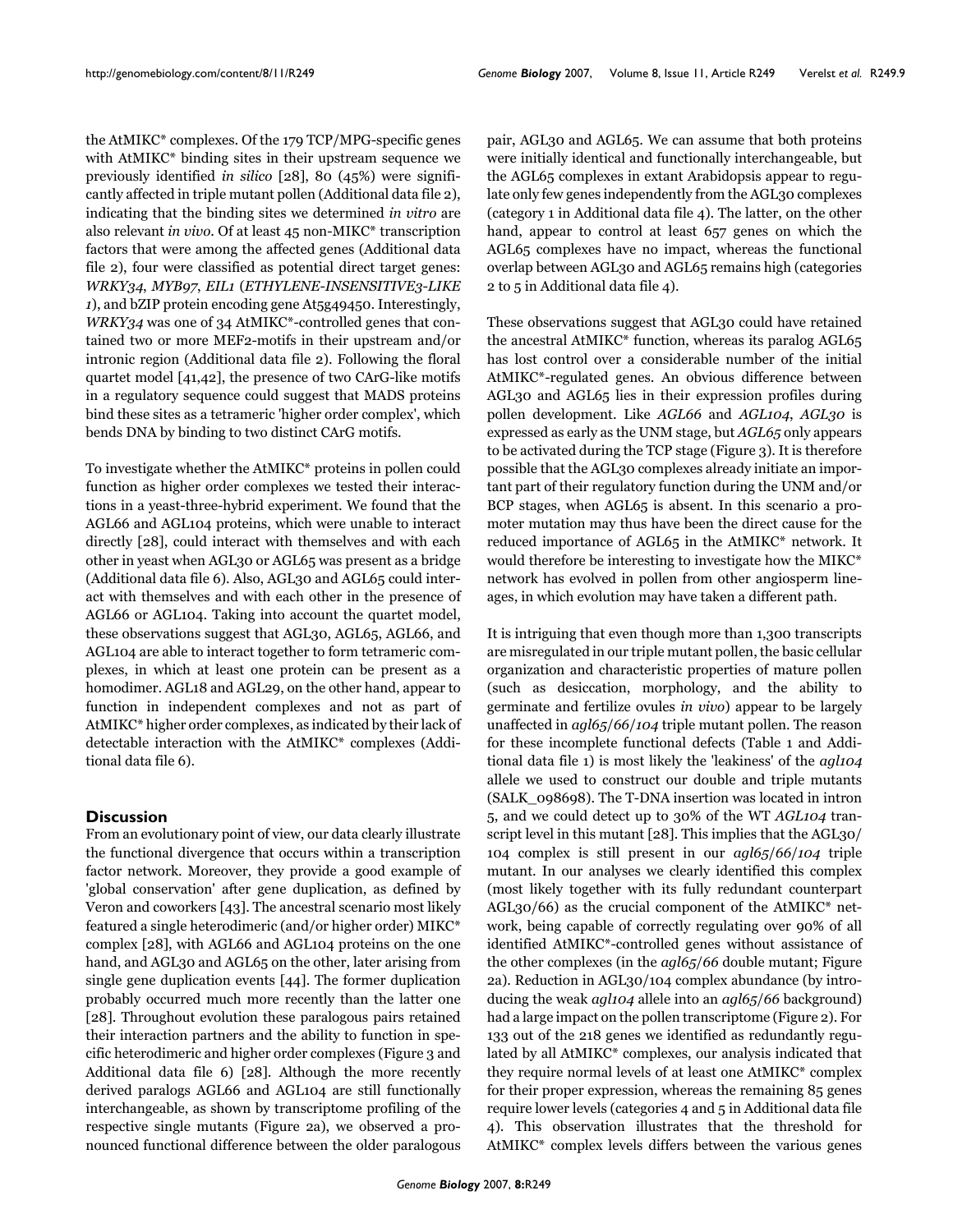<span id="page-9-0"></span>

#### **Figure 3**

Evolution of the AtMIKC\* network. After duplication of one ancestral *AGL30*-like gene and one ancestral *AGL66*-like gene, the paralogs AGL30 and AGL65 maintained the ability to interact with AGL66 and AGL104, resulting in the complex AtMIKC\* network that exists in pollen of extant Arabidopsis. Although *AGL30*, *AGL66*, and *AGL104* expression is initiated early, starting from the unicellular microspore stage, *AGL65* is only activated later, during the tricellular stage. This change in expression profile may have been responsible for the apparent loss of control over numerous genes by the AGL65 complexes (which was suggested by our analysis in Additional data file 4). BCP, bicellular pollen; MPG, mature pollen grains; TCP, tricellular pollen; UNM, unicellular microspores.

they regulate. It is therefore easy to envision that the strongly reduced (but not negligible) abundance of this important complex in our triple mutant could have masked many more AtMIKC\*-controlled genes. Even though we found AtMIKC\* complexes to regulate a significant percentage of the transcriptional changes that occur during pollen maturation (about 30%; Figure 1b), we probably still severely underestimated their functional importance. Further reduction of AGL30/104 complex abundance might affect additional genes, which require only very low levels of AGL30/104 for their proper regulation.

Additional evidence for this assumption was provided by an alternative allele of *agl104* (SALK\_066443). In this second allele a T-DNA insertion was also located in the fifth intron, but *AGL104* expression was considerably lower than in SALK\_098698 (data not shown). Pollen transmission efficiency was only around 5% for this stronger *agl104* allele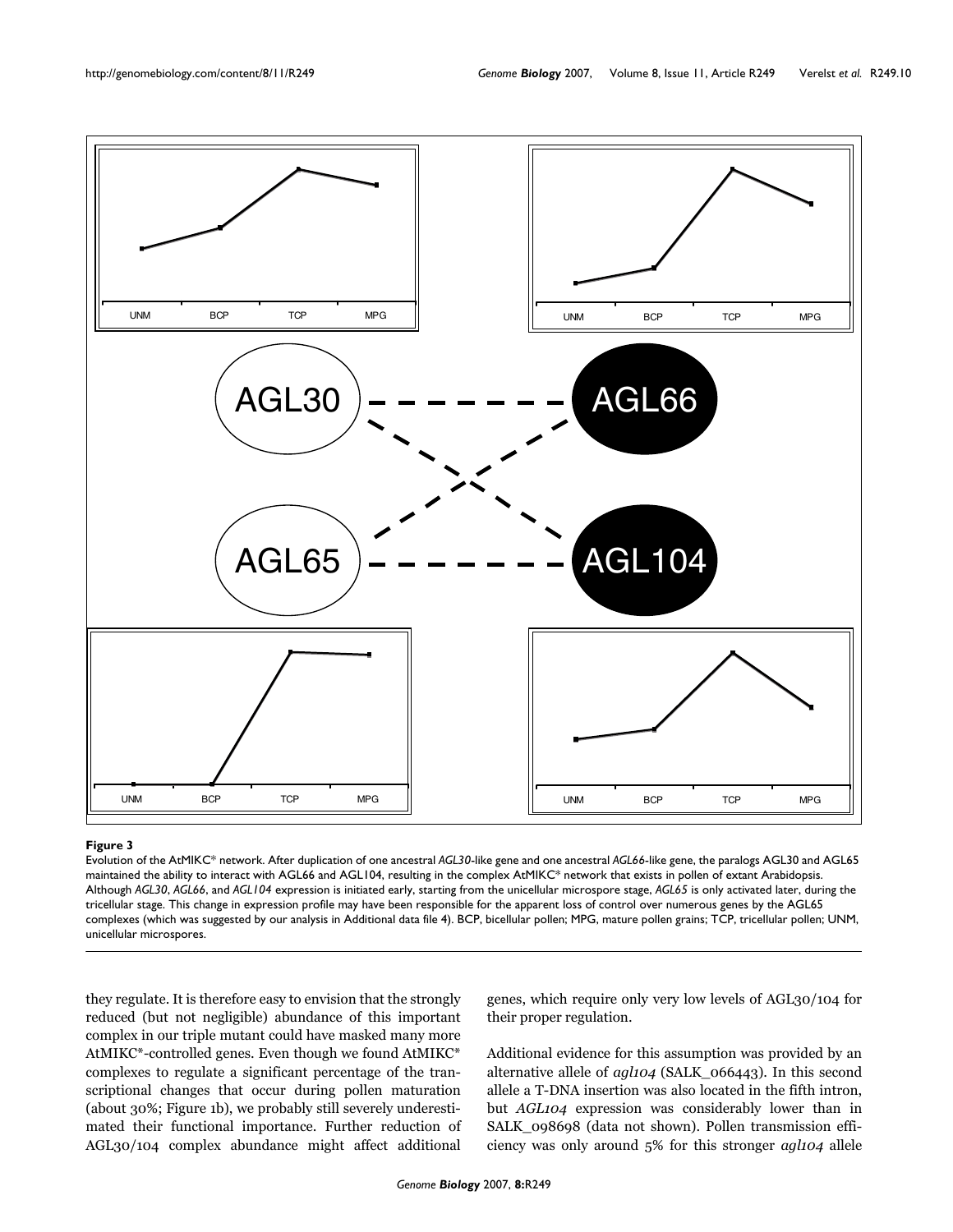when combined with *agl66* (data not shown), as compared with 29% for the weaker *agl104* allele (Table [1\)](#page-3-0), and in spite of exhaustive efforts we were unable to combine this stronger allele into double mutants with *agl65* or *agl66*. This indicates that further reduction in AGL30/104 more severely impairs pollen function. Although the weaker *agl104* allele provided a unique opportunity to study the role of this transcription factor network in pollen, it also masked some important aspects of AtMIKC\* complex function. This illustrates the balance that must be found when studying essential developmental regulators, and underlines the pronounced quantitative effects that the AtMIKC\* complexes have on the expression of the genes they regulate. Although other, AtMIKC\*-independent regulatory networks are probably involved as well, our experiments strongly indicate that the AtMIKC\* network plays a major role in regulating pollen maturation and reproductive fitness.

#### **Conclusion**

Describing the complexity of a differentiation process in detailed steps is an enormous challenge. Here, we present the first analysis of a regulatory network that controls transcriptome dynamics during reproductive cell differentiation in plants. We identified AtMIKC\* MADS transcription factor complexes as important regulators of the transcriptional changes that occur during pollen maturation (Figure 1). We also initiated the analysis of the regulatory network downstream of AtMIKC\* complexes by identifying two non-MIKC\* MADS proteins (AGL18 and AGL29) as regulators of subsets of the AtMIKC\*-regulated genes. Figure [4](#page-11-0) illustrates how the sequential action of mutually interacting transcription factors directs transcriptome dynamics during pollen maturation. The AtMIKC\* complexes repress immature pollen-specific transcription factor genes such as *WRKY34*, and activate mature pollen-specific transcription factors such as *AGL18* and *AGL29*. The proteins encoded by these two MADS box genes, in turn, predominantly repress transcripts that peak in immature tricellular pollen. In addition, the AtMIKC\* complexes also repress *AGL30* and *AGL65* in a negative feedback loop, whereas AGL18 acts to fine tune the expression level of *AGL29*. Interestingly, *AGL18*-like genes have thus far only been reported in the Brassicaceae [45], suggesting that the incorporation of AGL18 into the AtMIKC\* network in pollen is a relatively recent event.

Although this model covers only part of the much larger transcription factor network that controls pollen maturation, it represents a unique first view of plant cell differentiation in terms of a transcriptomics network. It remains an interesting challenge to investigate further the functions of the other components in this regulatory network. Virtually all other transcription factors in pollen still await thorough functional characterization, and our experiments indicate that at least 45 of these play a role in the AtMIKC\* network (Additional data file 2). Our approach demonstrates that reverse genetics

is feasible even for multiply redundant pollen-expressed transcription factors. Our datasets can serve as a reference tool in such approaches, which will ultimately contribute to a comprehensive and dynamic perspective of this essential cellular differentiation process.

# **Materials and methods**

# **Plant growth conditions and pollen collection**

Wild-type *A. thaliana* Col-0 plants were grown under standard greenhouse conditions, with temperature controlled at  $22^{\circ}$ C and 16 hours of light at around 120  $\mu$ mol/m<sup>2</sup> per second, together with the various insertion mutants obtained from the Salk collection [46]: *agl65* ([TAIR:At1g18750]: SALK\_009651), *agl66* ([TAIR:At1g77980]: SALK\_072108), *agl94* ([TAIR:At1g69540]: SALK\_016078), *agl104* ([TAIR:At1g22130]: SALK\_098698), *agl18-2* ([TAIR:At3g57390]: SALK\_144022), and *agl29* ([TAIR:At2g34440]: SALK\_067236). The *agl65*, *agl66*, *agl94*, and *agl104* alleles were also used in our previous study [28]. For practical reasons the different genotypes were grown, harvested, and processed in four separate batches, each time together with WT control plants. The first batch contained *agl66* and *agl104*; the second *agl65*, *agl94*, and *agl65*/*66*; the third *agl66*/*104* and *agl18-2*; and the fourth *agl65*/*66*/*104* and *agl29*. The different batches are colour coded in the microarray overview file (Additional data file 2). For each genotype two batches of 120 plants each were grown (and three batches for *agl65*/*66*/*104* and the WT control grown in parallel). At a fixed time in the morning, mature pollen grains were harvested from open flowers by shaking in 0.3 M mannitol, as described by Honys and Twell [6]. For total RNA isolation with the RNeasy kit (Qiagen, Hilden, Germany), freshly harvested pollen was ground with quartz sand and RNA was stored at -80°C. RT-PCR procedures are described in Additional data file 5.

#### **Microarray hybridization and data analysis**

RNA quality was checked using a Bioanalyzer 2100 (Agilent, Palo Alto, CA, USA). Preparation of cDNA from total RNA and hybridization to ATH1 Arabidopsis Genome Arrays (Affymetrix Inc.) was performed by the Integrated Functional Genomic service unit of the Interdisciplinary Center for Clinical Research (IZKF) in Münster (Germany), in accordance with the standard manufacturer's protocol (Affymetrix Gene-Chip technical analysis manual). The resulting data files were normalized (scaled to a mean of 500) and analyzed with MAS5.0 software (Affymetrix), and further processed with Microsoft Excel and Access. Only genes with consistent present calls in the three WT and/or triple mutant replicates (according to MAS5.0) were considered in our analyses. We further used Cyber-T software for statistical analysis of the datasets [32], with three beta-fit iterations, and computed PPDE values based on log-transformed *P* values, with sliding window size 101 and a rather stringent confidence value of 6. When comparing WT and triple mutant samples, we only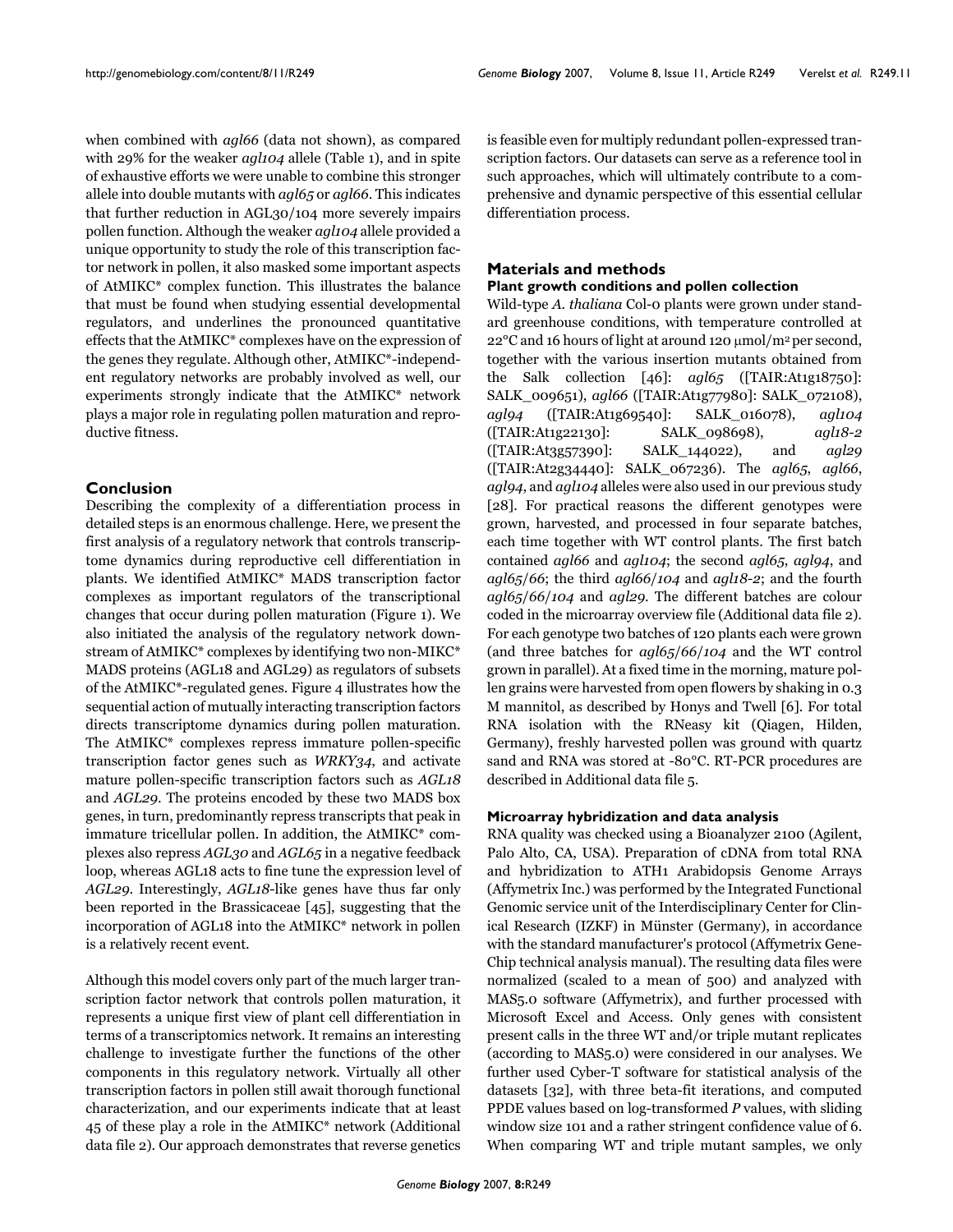<span id="page-11-0"></span>

#### The sequential action of mutually intera **Figure 4** cting transcription factors directs transcriptome dynamics during pollen maturation

The sequential action of mutually interacting transcription factors directs transcriptome dynamics during pollen maturation. AtMIKC\* complexes repress immature pollen specific transcription factors such as WRKY34, and activate mature pollen specific transcription factors such as AGL18 and AGL29. These in turn predominantly repress transcripts that peak in immature tricellular pollen (TCP). In addition, AtMIKC\* complexes also repress *AGL30* and *AGL65* in a negative feedback loop, whereas AGL18 acts to fine tune the expression level of *AGL29*. For most genes displayed in this scheme, we confirmed the differential expression in wild-type and triple mutant pollen by reverse transcription polymerase chain reaction (Additional data file 5). In this scheme only *MYB97* and *WRKY34* are potential direct targets of the AtMIKC\* complexes, as suggested by *in silico* analysis of their putative regulatory sequences (Additional data file 2). BCP, bicellular pollen; MPG, mature pollen grains; UNM, unicellular microspores.

retained genes with a PPDE(p) value of at least 0.95, corresponding to a false-positive rate of 5% or less. The *P* value of all selected genes was smaller than 0.0008. PPDE values could not be obtained for the *agl66*, *agl18*, and *agl29* samples, probably because too few genes were significantly affected in these genotypes. In these cases we then used a Bayesian log-transformed *P* value cut-off of 0.005 to identify genes that were significantly affected. When comparing single and double mutant datasets with their corresponding WT controls, we used a PPDE(p) cut-off of 0.90 to compensate for the fact that they were processed in different experiments than the triple mutant samples. For the graph in Figure 2b we used the FIRe macro [38], and for the Figure in Additional data file 3 we used MapMan [33], after preparation of the datasets using Robin software [47].

*In silico* analysis of AtMIKC\* binding sites in the promoters, 5'-untranslated regions, and introns of all AtMIKC\*-controlled genes was performed as described previously [28], using the bulk download tool of TAIR [48] and the binding site information experimentally obtained *in vitro* [28]. Sample purity (Additional data file 2) was assessed using the Biomarker tool in Genevestigator [49]. The expression of each putative target gene was examined in the dataset of Honys and Twell [11], which was downloaded from the *Genome Biology* website, and the pollen and/or stamen expression of putative target genes that were not expressed in the Honys and Twell dataset (see Additional data file 2) was further verified in the following three AtGenExpress samples: ATGE\_36 (stamen stage 12), ATGE\_43 (stamen stage 15), and ATGE\_73 (mature pollen) [50].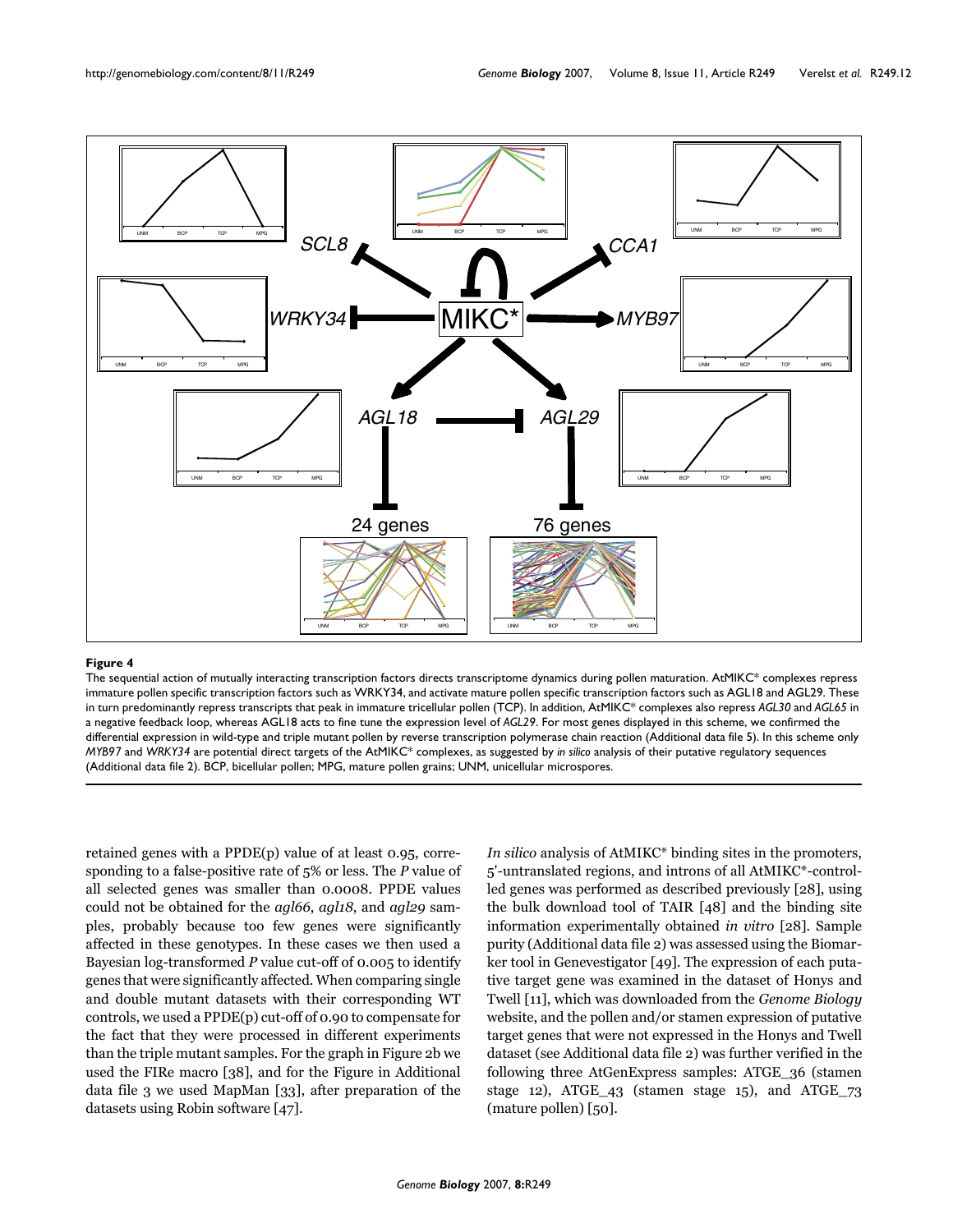All microarray data, with Minimum Information About a Microarray Experiment documentation, have been submitted to ArrayExpress [51], and can be found under accession number E-MEXP-1138.

#### **Test crosses and genotyping**

For test crosses, unopened WT flowers were emasculated and hand-pollinated with pollen from plants segregating one of the AtMIKC\* mutant alleles, either in a single or double mutant background (for assessment of the mutant male gametes), and reciprocal crosses were performed to assess the mutant female gametes. Progeny was genotyped for presence of the T-DNA insertions using the LBa1 primer from Salk (5'- TGGTTCACGTAGTGGGCCATCG-3') and a locus-specific primer.

#### **Pollen phenotyping**

Light and epifluorescence microscopy of DAPI-stained pollen, including image capture and processing, were performed as described previously [\[52](#page-14-0)]. Viability staining of mature pollen with fluorescein diacetate and *in vitro* pollen germination assays were carried out as described previously [24,28,53].

*In vivo* pollen tube growth in pistils was visualized with decolorized aniline blue, as described previously [54]. Pistils were fixed 2.5 hours after pollination. Pollen dehydration was tested with HPTS (Sigma, St-Louis, MO, USA), in accordance with the method reported by Johnson and McCormick [31].

For surface analysis, mature pollen grains from open flowers of WT and triple mutants were mounted onto aluminium stubs with double-sided adhesive tape and gold coated with a sputter coater (Polaron SC7640; Quorum Technologies, Ringmer, UK). Coated samples were observed, and digital images captured, using a Hitachi S3000H scanning electron microscope. Fixation, embedding in Spurr's resin, and ultrastructural analysis of pollen in mature nondehiscent anthers were carried out essentially as described previously [55]. Observations were made, and digital images captured, using a JEOL 1200 transmission electron microscope (JEOL UK Ltd, Welwyn Garden City, UK). For staining of cell wall components, Spurr's resin embedded sections of mature anthers 1 mm thick were treated as follows: callose (0.03% [weight/vol] decolorized aniline blue [Sigma] in 0.1 mol/l  $K_2PO_4$ ; pH11), cellulose (0.01% [weight/vol] calcofluor [Fluorescent Brightener 28; Sigma] in 0.1 mol/l Tris-HCl buffer; pH 9.0), and pectin (0.01% [weight/vol] Ruthenium red [Sigma] or 1% [weight/vol] Alcian blue 8GX [Sigma] in 3% acetic acid). Sections were stained for 15 minutes at room temperature (aniline blue, calcofluor), or 30 minutes at 50°C (Ruthenium red, Alcian blue), rinsed in water, and examined with light (pectin stains) or fluorescence microscopy (aniline blue: Excitation  $\lambda$  450 to 490 nm and Emission  $\lambda$  >500 to 545 nm; calcofluor: Excitation λ 340 to 380 nm and Emission λ 435 to 485 nm). Fluorescence images were captured with a Hamamatsu Orca ER camera using Open Lab software (Improvision, Coventry, UK), and color images were captured with a Nikon D100 camera on a Nikon TE-2000E inverted microscope.

#### **Yeast-three-hybrid analysis**

For the yeast-three-hybrid assay the previously identified AtMIKC\* dimers [28] were reconstituted in yeast strain PJ69-4A (matA [56]). For this purpose, the gene encoding one of the two dimerization partners was cloned into vector pTFT1 [41] and co-transformed into the indicated yeast strain with the pADGAL4-vector expressing its dimerization partner [57]. Subsequently, the obtained yeast clones were combined by mating with yeast PJ69-4 $\alpha$  (mat $\alpha$ ) clones that contain a pBDGAL4 vector harbouring one of the AtMIKC\* MADS box genes, *AGL18* or *AGL29*, as insert, respectively. Mating was performed as described by de Folter and colleagues [53], and yeast cells containing all three plasmids were selected on medium lacking leucine, tryptophan, and adenine. Afterward, these yeast cells were re-suspended in 100 μl water and spotted in 5 μl droplets onto selective medium lacking leucine/tryptophan/adenine and histidine, and supplemented with 1, 5, or 10 mmol/l 3-amino-1,2,4-triazole. These plates were incubated at room temperature for 5 days, followed by scoring of yeast growth, in order to identify ternary complex formation. To confirm the identified protein interactions a LacZ screen was performed on the same clones, as described previously [58]. Combinations that were positive on at least two selective media were scored as true interaction events.

# **Abbreviations**

BCP, bicellular pollen; DAPI, 4',6-diamidino-2-phenylindole; HPTS, 8-hydroxypyrene-1,3,6-trisulfonic acid; IP, immature pollen; MP, mature pollen; MPG, mature pollen grains; PPDE, posterior probability of differential expression; RT-PCR, reverse transcription polymerase chain reaction; TCP, tricellular pollen; T-DNA, transferred DNA; UDP, uridinediphosphate; UNM, unicellular microspores; WT, wild-type.

#### **Authors' contributions**

WV conceived of the experiments, identified the insertion mutants, and constructed the double and triple mutant combinations; he carried out pollen germination assays and test crosses, performed all pollen transcript profiling experiments, analyzed all resulting data, was responsible for *in silico* promoter analysis, and wrote the manuscript. DT conceived of the experiments and performed all morphologic analyses of mutant and WT pollen, as well as pollen germination assays; he contributed to scientific discussion and writing of the manuscript. SdF and RI carried out the yeast-threehybrid analysis and contributed to scientific discussion. HS contributed to scientific discussion. TM conceived of the experiments and contributed to scientific discussion.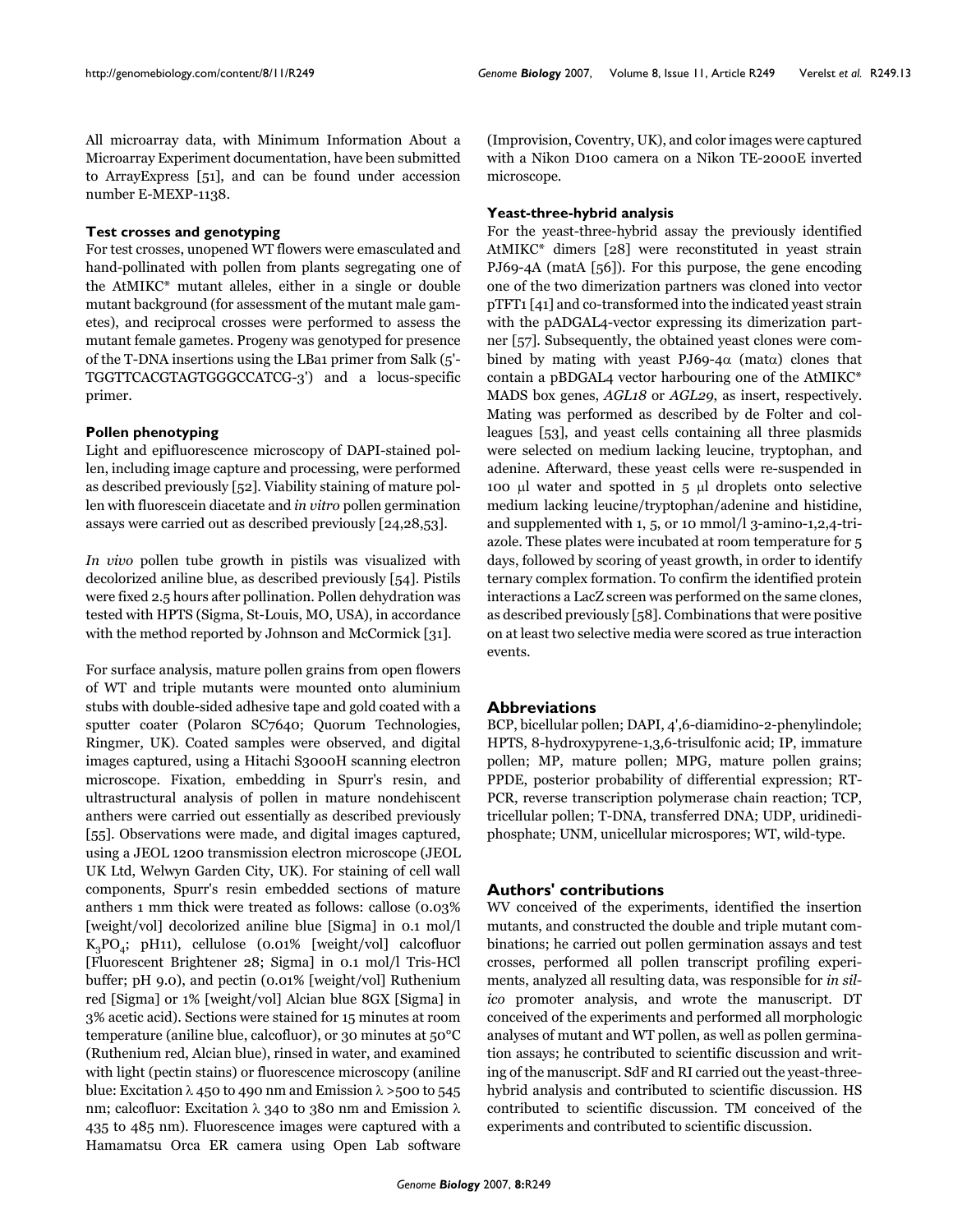#### **Additional data files**

The following additional data are available with the online version of this paper. Additional data file 1 shows phenotypic characterization of triple mutant pollen. Additional data file 2 provides an overview of microarray datasets and data analyses. Additional data file 3 illustrates how AtMIKC\* complexes regulate cell wall component synthesis in pollen. Additional data file 4 shows putative AtMIKC\* target gene categories. Additional data file 5 provides RT-PCR confirmation of putative AtMIKC\* target genes. Additional data file 6 shows that AtMIKC\* proteins form higher order complexes in yeast.

#### **Acknowledgements**

We thank Dr Shuping Xing (MPIZ, Cologne, Germany) for *agl18-2* mutant seeds, Heike Stegemann (Integrated Functional Genomic, Münster, Germany) for microarray hybridizations, Dr Dean Ravenscroft for introduction to microarray data analysis, Dr Malgorzata Domagalska (University of York, York, UK) for helpful discussions and critical reading of the manuscript, and Stefan Hyman and Natalie Allcock (School of Biological Sciences, Leicester, UK) for assistance with ultrastructural analysis. WV and TM further thank the Collaborative Research Centre 680 (Deutsche Forschungsgemeinschaft) for funding the microarray experiments, SdF and RI thank The Netherlands Proteomics Centre (NPC) for funding, and DT gratefully acknowledges financial support from The Royal Society and the Biotechnology and Biological Sciences Research Council.

#### **References**

- 1. van den Berg C, Willemsen V, Hendriks G, Weisbeek P, Scheres B: **Short-range control of cell differentiation in the** *Arabidopsis* **[root meristem.](http://www.ncbi.nlm.nih.gov/entrez/query.fcgi?cmd=Retrieve&db=PubMed&dopt=Abstract&list_uids=9384380)** *Nature* 1997, **390:**287-289.
- 2. Blilou I, Xu J, Wildwater M, Willemsen V, Paponov I, Friml J, Heidstra R, Aida M, Palme K, Scheres B: **The PIN auxin efflux facilitator network controls growth and patterning in** *Arabidopsis* **[roots.](http://www.ncbi.nlm.nih.gov/entrez/query.fcgi?cmd=Retrieve&db=PubMed&dopt=Abstract&list_uids=15635403)** *Nature* 2005, **433:**39-44.
- 3. Long TA, Benfey PN: **[Transcription factors and hormones: new](http://www.ncbi.nlm.nih.gov/entrez/query.fcgi?cmd=Retrieve&db=PubMed&dopt=Abstract&list_uids=17034999) [insights into plant cell differentiation.](http://www.ncbi.nlm.nih.gov/entrez/query.fcgi?cmd=Retrieve&db=PubMed&dopt=Abstract&list_uids=17034999)** *Curr Opin Cell Biol* 2006, **18:**710-714.
- Sarkar AK, Luijten M, Miyashima S, Lenhard M, Hashimoto T, Nakajima K, Scheres B, Heidstra R, Laux T: **Conserved factors regulate signalling in** *Arabidopsis thaliana* **[shoot and root stem cell](http://www.ncbi.nlm.nih.gov/entrez/query.fcgi?cmd=Retrieve&db=PubMed&dopt=Abstract&list_uids=17429400) [organizers.](http://www.ncbi.nlm.nih.gov/entrez/query.fcgi?cmd=Retrieve&db=PubMed&dopt=Abstract&list_uids=17429400)** *Nature* 2007, **446:**811-814.
- 5. Takada S, Jürgens G: **Transcriptional regulation of epidermal cell fate in the** *Arabidopsis* **[embryo.](http://www.ncbi.nlm.nih.gov/entrez/query.fcgi?cmd=Retrieve&db=PubMed&dopt=Abstract&list_uids=17301085)** *Development* 2007, **134:**1141-1150.
- 6. Honys D, Twell D: **Comparative analysis of the** *Arabidopsis* **[pol](http://www.ncbi.nlm.nih.gov/entrez/query.fcgi?cmd=Retrieve&db=PubMed&dopt=Abstract&list_uids=12805594)[len transcriptome.](http://www.ncbi.nlm.nih.gov/entrez/query.fcgi?cmd=Retrieve&db=PubMed&dopt=Abstract&list_uids=12805594)** *Plant Physiol* 2003, **132:**640-652.
- 7. Pina C, Pinto F, Feijó JA, Becker JD: **Gene family analysis of the** *Arabidopsis* **[pollen transcriptome reveals biological implica](http://www.ncbi.nlm.nih.gov/entrez/query.fcgi?cmd=Retrieve&db=PubMed&dopt=Abstract&list_uids=15908605)[tions for cell growth, division control, and gene expression](http://www.ncbi.nlm.nih.gov/entrez/query.fcgi?cmd=Retrieve&db=PubMed&dopt=Abstract&list_uids=15908605) [regulation.](http://www.ncbi.nlm.nih.gov/entrez/query.fcgi?cmd=Retrieve&db=PubMed&dopt=Abstract&list_uids=15908605)** *Plant Physiol* 2005, **138:**744-756.
- 8. Birnbaum K, Shasha DE, Wang JY, Jung JW, Lambert GM, Galbraith DW, Benfey PN: **gene expression map of the** *Arabidopsis* **[A](http://www.ncbi.nlm.nih.gov/entrez/query.fcgi?cmd=Retrieve&db=PubMed&dopt=Abstract&list_uids=14671301) [root.](http://www.ncbi.nlm.nih.gov/entrez/query.fcgi?cmd=Retrieve&db=PubMed&dopt=Abstract&list_uids=14671301)** *Science* 2003, **302:**1956-1960.
- 9. Kubo M, Udagawa M, Nishikubo N, Horiguchi G, Yamaguchi M, Ito J, Mimura T, Fukuda H, Demura T: **[Transcription switches for pro](http://www.ncbi.nlm.nih.gov/entrez/query.fcgi?cmd=Retrieve&db=PubMed&dopt=Abstract&list_uids=16103214)[toxylem and metaxylem vessel formation.](http://www.ncbi.nlm.nih.gov/entrez/query.fcgi?cmd=Retrieve&db=PubMed&dopt=Abstract&list_uids=16103214)** *Genes Dev* 2005, **19:**1855-1860.
- 10. Brady SM, Long TA, Benfey PN: **[Unravelling the dynamic](http://www.ncbi.nlm.nih.gov/entrez/query.fcgi?cmd=Retrieve&db=PubMed&dopt=Abstract&list_uids=16968906) [transcriptome.](http://www.ncbi.nlm.nih.gov/entrez/query.fcgi?cmd=Retrieve&db=PubMed&dopt=Abstract&list_uids=16968906)** *Plant Cell* 2006, **18:**2101-2111.
- 11. Honys D, Twell D: **Transcriptome analysis of haploid male gametophyte development in** *Arabidopsis***[.](http://www.ncbi.nlm.nih.gov/entrez/query.fcgi?cmd=Retrieve&db=PubMed&dopt=Abstract&list_uids=15535861)** *Genome Biol* 2004, **5:**R85.
- 12. McCormick S: **[Control of male gametophyte development.](http://www.ncbi.nlm.nih.gov/entrez/query.fcgi?cmd=Retrieve&db=PubMed&dopt=Abstract&list_uids=15037731)** *Plant Cell* 2004, **16:**S142-S153.
- 13. Schmid M, Davison TS, Henz SR, Pape UJ, Demar M, Vingron M, Scholkopf B, Weigel D, Lohmann JU: **A gene expression map of** *Arabidopsis* **[development.](http://www.ncbi.nlm.nih.gov/entrez/query.fcgi?cmd=Retrieve&db=PubMed&dopt=Abstract&list_uids=15806101)** *Nat Genet* 2005, **37:**501-506.
- 14. Becker JD, Boavida LC, Carneiro J, Haury M, Feijo JA: **Transcriptional profiling of** *Arabidopsis* **[tissues reveals the unique char-](http://www.ncbi.nlm.nih.gov/entrez/query.fcgi?cmd=Retrieve&db=PubMed&dopt=Abstract&list_uids=14500793)**

**[acteristics of the pollen transcriptome.](http://www.ncbi.nlm.nih.gov/entrez/query.fcgi?cmd=Retrieve&db=PubMed&dopt=Abstract&list_uids=14500793)** *Plant Physiol* 2003, **133:**713-725.

- 15. Hennig L, Gruissem W, Grossniklaus U, Köhler C: **Transcriptional programs of early reproductive stages in** *Arabidopsis***[.](http://www.ncbi.nlm.nih.gov/entrez/query.fcgi?cmd=Retrieve&db=PubMed&dopt=Abstract&list_uids=15247381)** *Plant Physiol* 2004, **135:**1765-1775.
- 16. Holmes-Davis R, Tanaka CK, Vensel W, Hurkman W, McCormick S: **Proteome mapping of mature pollen of** *Arabidopsis thaliana***.** *Proteomics* 2004, **5:**4864-4884.
- 17. Noir S, Bräutigam A, Colby T, Schmidt J, Panstruga R: **A reference map of the** *Arabidopsis thaliana* **[mature pollen proteome.](http://www.ncbi.nlm.nih.gov/entrez/query.fcgi?cmd=Retrieve&db=PubMed&dopt=Abstract&list_uids=16242667)** *Biochem Biophys Res Commun* 2005, **337:**1257-1266.
- 18. Twell D, Oh S-A, Honys D: **Pollen development, a genetic and transcriptomic view.** In *The Pollen Tube: A Cellular and Molecular Perspective. Plant Cell Monographs Volume 3*. Edited by: Malho R. Berlin: Springer-Verlag; 2006:15-45.
- <span id="page-13-0"></span>19. Chen Y-CS, McCormick S: *side-car pollen***, an** *Arabidopsis thaliana* **[male gametophytic mutant with aberrant cell divisions dur](http://www.ncbi.nlm.nih.gov/entrez/query.fcgi?cmd=Retrieve&db=PubMed&dopt=Abstract&list_uids=8898236)[ing pollen development.](http://www.ncbi.nlm.nih.gov/entrez/query.fcgi?cmd=Retrieve&db=PubMed&dopt=Abstract&list_uids=8898236)** *Development* 1996, **122:**3243-3253.
- 20. Twell D, Park SK, Hawkins TJ, Schubert D, Schmidt R, Smertenko A, Hussey PJ: **[MOR1/GEM1 has an essential role in the plant-spe](http://www.ncbi.nlm.nih.gov/entrez/query.fcgi?cmd=Retrieve&db=PubMed&dopt=Abstract&list_uids=12198497)[cific cytokinetic phragmoplast.](http://www.ncbi.nlm.nih.gov/entrez/query.fcgi?cmd=Retrieve&db=PubMed&dopt=Abstract&list_uids=12198497)** *Nat Cell Biol* 2002, **4:**711-714.
- 21. Oh S-A, Johnson JA, Smertenko A, Rahman D, Park S-K, Hussey PJ, Twell D: **A divergent cellular role for the FUSED kinase family in the plant-specific cytokinetic phragmoplast.** *Curr Biol* 2006, **15:**2107-2111.
- 22. Durbarry A, Vizir I, Twell D: **Male germ line development in** *Arabidopsis: duo pollen* **[mutants reveal gametophytic regulators](http://www.ncbi.nlm.nih.gov/entrez/query.fcgi?cmd=Retrieve&db=PubMed&dopt=Abstract&list_uids=15618418) [of generative cell cycle progression.](http://www.ncbi.nlm.nih.gov/entrez/query.fcgi?cmd=Retrieve&db=PubMed&dopt=Abstract&list_uids=15618418)** *Plant Physiol* 2005, **137:**297-307.
- 23. Palanivelu R, Brass L, Edlund AF, Preuss D: **Pollen tube growth and guidance is regulated by** *POP2***[, and Arabidopsis gene that](http://www.ncbi.nlm.nih.gov/entrez/query.fcgi?cmd=Retrieve&db=PubMed&dopt=Abstract&list_uids=12859897) [controls GABA levels.](http://www.ncbi.nlm.nih.gov/entrez/query.fcgi?cmd=Retrieve&db=PubMed&dopt=Abstract&list_uids=12859897)** *Cell* 2003, **114:**47-59.
- 24. Lalanne E, Honys D, Johnson A, Borner GHH, Lilley KS, Dupree P, Grossniklaus U, Twell D: **SETH1 and SETH2, two components of the glycosylphosphatidylinositol anchor biosynthetic pathway, are required for pollen germination and tube growth in** *Arabidopsis***[.](http://www.ncbi.nlm.nih.gov/entrez/query.fcgi?cmd=Retrieve&db=PubMed&dopt=Abstract&list_uids=14671020)** *Plant Cell* 2004, **16:**229-240.
- 25. von Besser K, Frank AC, Johnson MA, Preuss D: *Arabidopsis* **[HAP2](http://www.ncbi.nlm.nih.gov/entrez/query.fcgi?cmd=Retrieve&db=PubMed&dopt=Abstract&list_uids=17079265) [\(GCS1\) is a sperm-specific gene required for pollen tube](http://www.ncbi.nlm.nih.gov/entrez/query.fcgi?cmd=Retrieve&db=PubMed&dopt=Abstract&list_uids=17079265) [guidance and fertilization.](http://www.ncbi.nlm.nih.gov/entrez/query.fcgi?cmd=Retrieve&db=PubMed&dopt=Abstract&list_uids=17079265)** *Development* 2006, **133:**4761-4769.
- 26. Rotman N, Durbarry A, Wardle A, Yang WC, Chaboud A, Faure JE, Berger F, Twell D: **[A novel class of MYB factors controls](http://www.ncbi.nlm.nih.gov/entrez/query.fcgi?cmd=Retrieve&db=PubMed&dopt=Abstract&list_uids=15694308) [sperm-cell formation in plants.](http://www.ncbi.nlm.nih.gov/entrez/query.fcgi?cmd=Retrieve&db=PubMed&dopt=Abstract&list_uids=15694308)** *Curr Biol* 2005, **15:**244-248.
- 27. Kofuji R, Sumikawa N, Yamasaki M, Kondo K, Ueda K, Ito M, Hasebe M: **[Evolution and divergence of the MADS-Box gene family](http://www.ncbi.nlm.nih.gov/entrez/query.fcgi?cmd=Retrieve&db=PubMed&dopt=Abstract&list_uids=12949148) [based on genome-wide expression analyses.](http://www.ncbi.nlm.nih.gov/entrez/query.fcgi?cmd=Retrieve&db=PubMed&dopt=Abstract&list_uids=12949148)** *Mol Biol Evol* 2003, **20:**1963-1977.
- 28. Verelst W, Saedler H, Münster T: **[MIKC\\* MADS-protein com](http://www.ncbi.nlm.nih.gov/entrez/query.fcgi?cmd=Retrieve&db=PubMed&dopt=Abstract&list_uids=17071640)[plexes bind motifs enriched in the proximal region of late](http://www.ncbi.nlm.nih.gov/entrez/query.fcgi?cmd=Retrieve&db=PubMed&dopt=Abstract&list_uids=17071640) [pollen-specific Arabidopsis promoters.](http://www.ncbi.nlm.nih.gov/entrez/query.fcgi?cmd=Retrieve&db=PubMed&dopt=Abstract&list_uids=17071640)** *Plant Physiol* 2007, **143:**447-460.
- 29. Theißen G, Becker A, Di Rosa A, Kanno A, Kim JT, Münster T, Winter KU, Saedler H: **[A short history of MADS-box genes in](http://www.ncbi.nlm.nih.gov/entrez/query.fcgi?cmd=Retrieve&db=PubMed&dopt=Abstract&list_uids=10688133) [plants.](http://www.ncbi.nlm.nih.gov/entrez/query.fcgi?cmd=Retrieve&db=PubMed&dopt=Abstract&list_uids=10688133)** *Plant Mol Biol* 2000, **42:**115-149.
- 30. Ng M, Yanofsky MF: **Function and evolution of the plant MADSbox gene family.** *Nature Rev Genet* 2001, **2:**186-195.
- 31. Johnson SA, McCormick S: **Pollen germinates precociously in the anthers of** *raring-to-go***, an** *Arabidopsis* **[gametophytic](http://www.ncbi.nlm.nih.gov/entrez/query.fcgi?cmd=Retrieve&db=PubMed&dopt=Abstract&list_uids=11402197) [mutant.](http://www.ncbi.nlm.nih.gov/entrez/query.fcgi?cmd=Retrieve&db=PubMed&dopt=Abstract&list_uids=11402197)** *Plant Physiol* 2001, **126:**685-695.
- 32. Baldi P, Long AD: **[A Bayesian framework for the analysis of](http://www.ncbi.nlm.nih.gov/entrez/query.fcgi?cmd=Retrieve&db=PubMed&dopt=Abstract&list_uids=11395427) [microarray expression data: regularized t-test and statistical](http://www.ncbi.nlm.nih.gov/entrez/query.fcgi?cmd=Retrieve&db=PubMed&dopt=Abstract&list_uids=11395427) [inferences of gene changes.](http://www.ncbi.nlm.nih.gov/entrez/query.fcgi?cmd=Retrieve&db=PubMed&dopt=Abstract&list_uids=11395427)** *Bioinformatics* 2001, **17:**509-519.
- 33. Usadel B, Nagel A, Thimm O, Redestig H, Blaesing OE, Palacios-Rojas N, Selbig J, Hannemann J, Piques MC, Steinhauser D, *et al.*: **[Extension](http://www.ncbi.nlm.nih.gov/entrez/query.fcgi?cmd=Retrieve&db=PubMed&dopt=Abstract&list_uids=16009995) [of the visualization tool MapMan to allow statistical analysis](http://www.ncbi.nlm.nih.gov/entrez/query.fcgi?cmd=Retrieve&db=PubMed&dopt=Abstract&list_uids=16009995) of arrays, display of corresponding genes, and comparison [with known responses.](http://www.ncbi.nlm.nih.gov/entrez/query.fcgi?cmd=Retrieve&db=PubMed&dopt=Abstract&list_uids=16009995)** *Plant Physiol* 2005, **138:**1195-1204.
- 34. Kepinski S, Leyser O: **[The Arabidopsis F-box protein TIR1 is an](http://www.ncbi.nlm.nih.gov/entrez/query.fcgi?cmd=Retrieve&db=PubMed&dopt=Abstract&list_uids=15917798) [auxin receptor.](http://www.ncbi.nlm.nih.gov/entrez/query.fcgi?cmd=Retrieve&db=PubMed&dopt=Abstract&list_uids=15917798)** *Nature* 2005, **435:**446-451.
- 35. Ishiguro S, Kawai-Oda A, Ueda K, Nishida I, Okada K: **The DEFEC-TIVE IN ANTHER DEHISCENCE1 gene encodes a novel phospholipase A1 catalyzing the initial step of jasmonic acid biosynthesis, which synchronizes pollen maturation, anther dehiscence, and flower opening in** *Arabidopsis***[.](http://www.ncbi.nlm.nih.gov/entrez/query.fcgi?cmd=Retrieve&db=PubMed&dopt=Abstract&list_uids=11595796)** *Plant Cell* 2001, **13:**2191-2209.
- 36. Salomé PA, McClung CR: **The** *Arabidopsis thaliana* **[clock.](http://www.ncbi.nlm.nih.gov/entrez/query.fcgi?cmd=Retrieve&db=PubMed&dopt=Abstract&list_uids=15534322)** *J Biol Rhythms* 2004, **19:**425-435.
- 37. Zeilinger MN, Farré EM, Taylor SR, Kay SA, Doyle FJ III: **A novel**